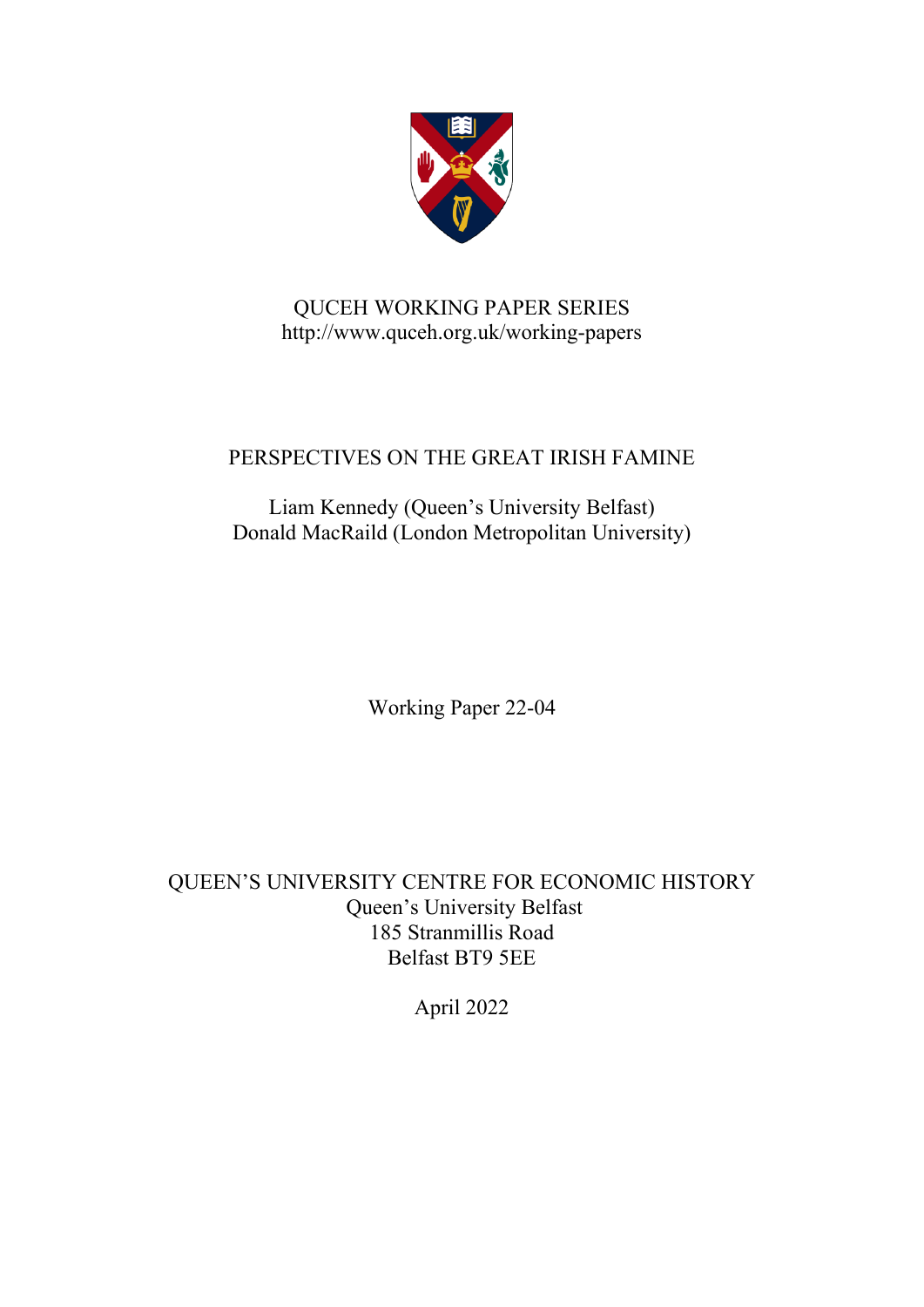# **Perspectives on the Great Irish Famine**

Liam Kennedy

*Queen's University Belfast*

Donald MacRaild

*London Metropolitan University*

#### Abstract

This overview of the Great Irish Famine is unfolded in terms of the three major phases of British government policy. The understanding of poverty underlying the paper is in terms of diet, not income per capita, housing or literacy, or any of the other more conventional measures in use by historians of the Famine. The claim is that reliance on a diet consisting almost exclusively of the cheapest foodstuff (potatoes) is both the definition of and the principal measure of poverty in pre-Famine Irish society. There is some emphasis on class conflict, both in its overt and its latent forms, as a constraint on the redistribution of income and food in the face of a massive crisis. A.K. Sen's entitlements thesis on the causes of famine is held to have limited usefulness for the study of the Irish Famine, and there is a renewed emphasis on the *absolute* shortfall in domestic food production ('food availability decline') in the later 1840s. Ever so briefly, attention is drawn to lives saved as well as lives lost.

Keywords: Great Irish Famine, poverty, entitlements, government policy.

JEL Classification: I38, N43, N53, Q18.

Contact information: Liam Kennedy, Queen's University Belfast, Northern Ireland, UK. Email: l.kennedy@qub.ac.uk.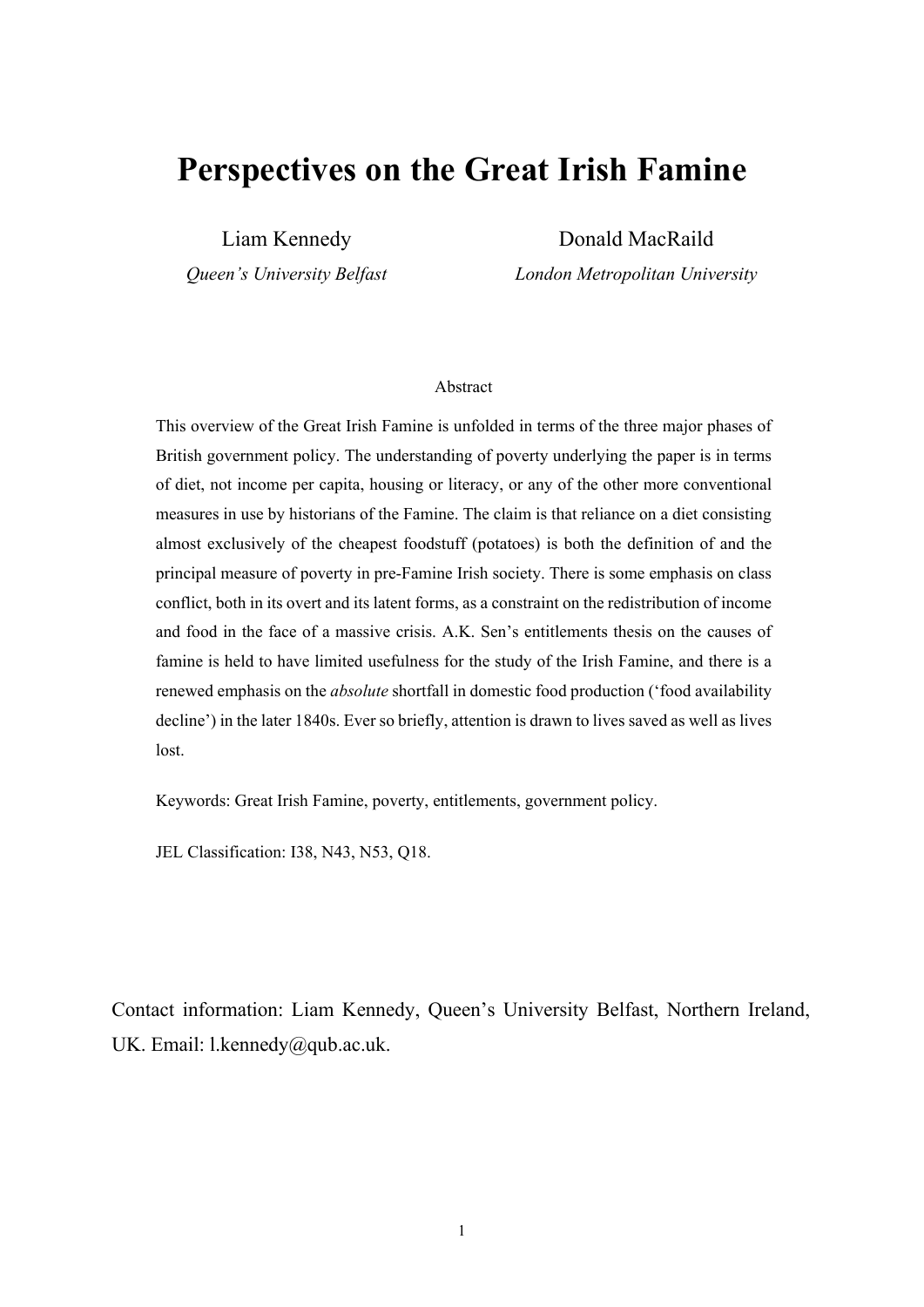The population of this parish at the commencement of last year was near 12,000, it is now reduced to 9,860 persons – 478 died of famine and its immediate consequences since the 1st of October 1846. There are at present 138 families suffering from fever. The great bulk of the people hold very little land, which is of inferior quality; it barely supplied potatoes in past years, and now that the potato crop is gone the poor are in the greatest distress. I find that 129 families were obliged to desert their little holdings and cabins. There are at present 470 families, consisting of 2,246 persons, in extreme want, living on turnips and a little Indian meal; no language can describe the miserable condition of the most of them… No private charities can meet the crisis. If the government do not give immediate and extensive employment the people will be lost.

Denis Tighe, Parish Priest, Ballaghaderrin, Nov. 1847[1](#page-2-0)

## **Prelude**

It was the summer of 1845, the weather not very different from the usual pattern of intermittent rain, sunshine and seasonal temperatures. Thoughts were turning naturally enough towards prospects for the harvest, the vital bounty of grain and potatoes that sustained the Irish people. The signs were good and expectations high after some poor harvests earlier in the decade. Beyond the horizon but unknown to the eight and a half million inhabitants of the island, invading forces, this time in the biosphere, were gathering strength. Two years earlier a mysterious disease had ravaged potato crops in North America. From there transatlantic traffic carried the disease to Europe. Geography was no barrier. By the early summer of 1845 the infection had reached Belgium and some other parts of continental Europe. With remarkable rapidity the disease crossed the Channel. By August 1845 it was debilitating potato crops in the south of England. The following month it had reached parts of eastern Ireland. From Waterford and Wexford there were alarming newspaper reports of a pestilence, as yet unnamed, attacking the potato fields. The nauseous stench of decay marked the progress of the disease. The leaves on potato stalks were turning black and the infection was spreading in all directions. By mid-October there were authoritative voices expressing alarm from the western regions of Ireland, though the correspondent of the *Freeman's* 

<span id="page-2-0"></span><sup>&</sup>lt;sup>1</sup> *Death Census*, return by Revd Denis Tighe, P.P. of Ballaghaderrin (Ballaghaderreen), published 17 November 1847. This parish is in the west of Ireland, on the Mayo-Roscommon border.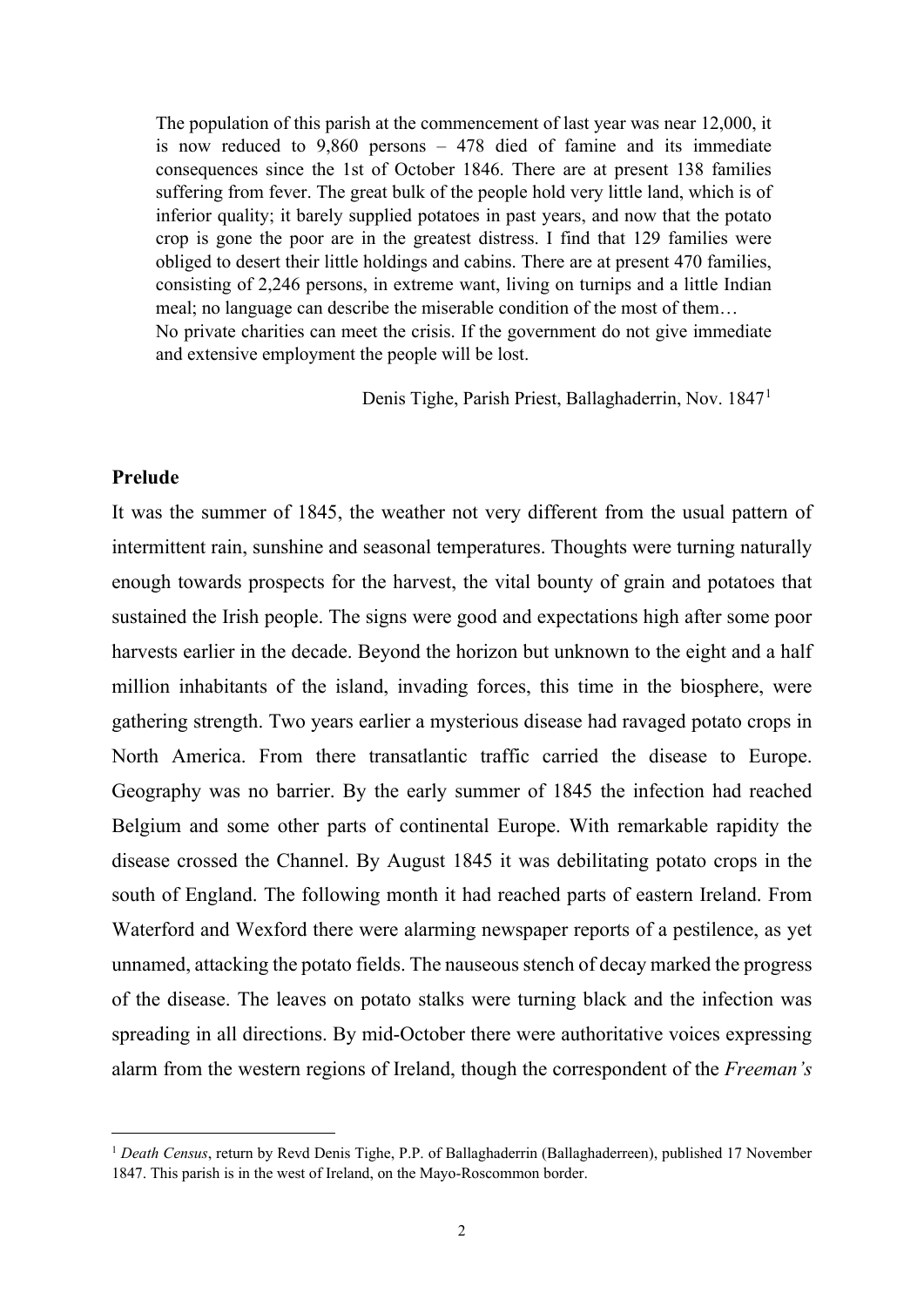*Journal* feared that the threat of 'the plague' was not yet fully appreciated by the common people:[2](#page-3-0)

In fact, the labourers will dig out tubers affected by the rot in its incipient stages and not be aware of the presence of the disease. Yet in a short space of time – perhaps not over four-and-twenty hours – those potatoes, so recently healthy looking, will be found rotten to their very centre.

He was right. When the tubers were dug they were indeed found to be worthless. The people's food was putrefying before their despairing eyes. The Prime Minister, Sir Robert Peel, was 'advised of an imminent crisis'.<sup>[3](#page-3-1)</sup> A scientific commission set up by the government failed to isolate the cause. It was many more years before the terrifying affliction was identified as an air-borne fungal disease, *Phytophthora infestans*. Disease-carrying spores were carried by the prevailing winds across the countryside. Not until the 1880s was an effective antidote discovered.

Because the potato blight struck late in the growing season of 1845 the shortfall in the yield was of the order of a quarter to one-third. This was still a large loss but was manageable because potatoes were also fed to pigs and poultry and so could be diverted to human consumption. Moreover, the geography of spread meant that eastern rather than the poorer western regions of the island were most affected. Few died during the succeeding nine months. The following summer blight struck again with fearsome consequences. The bulk of the potato crop, perhaps 80-90%, was destroyed. Signs of distress that were soon to become familiar followed in quick succession. By the autumn of 1846 the workhouses were filling, a panic-stricken exodus out of Ireland was underway, while famine fevers were exacting a heavy toll on the Irish poor. Blight was absent in Black '47 but the produce was miserably small. In desperation, many of the rural poor had already consumed their seed potatoes so the acreage sown was well below the 2.5 million acres normally sown.<sup>4</sup> Moreover, typhus fever, long endemic in Ireland, struck Ireland harder than the neighbouring island. Hordes of hungry and

<span id="page-3-0"></span><sup>2</sup> *Freemans' Journal*, 18 October 1845.

<span id="page-3-1"></span><sup>&</sup>lt;sup>3</sup> The dramatic, unfolding events are described in detail by Helen E. Hatton, *The Largest Amount of Good: Quaker Relief in Ireland, 1654-1921* (Kingston, ON, 1993), passim (quotation at p. 79).

<span id="page-3-2"></span><sup>&</sup>lt;sup>4</sup> P. M. A. Bourke, 'The Use of the Potato Crop in Pre-Famine Ireland', *Journal of the Statistical and Social Inquiry Society of Ireland*, vol.21, part 6 (1967-68), pp.72-96.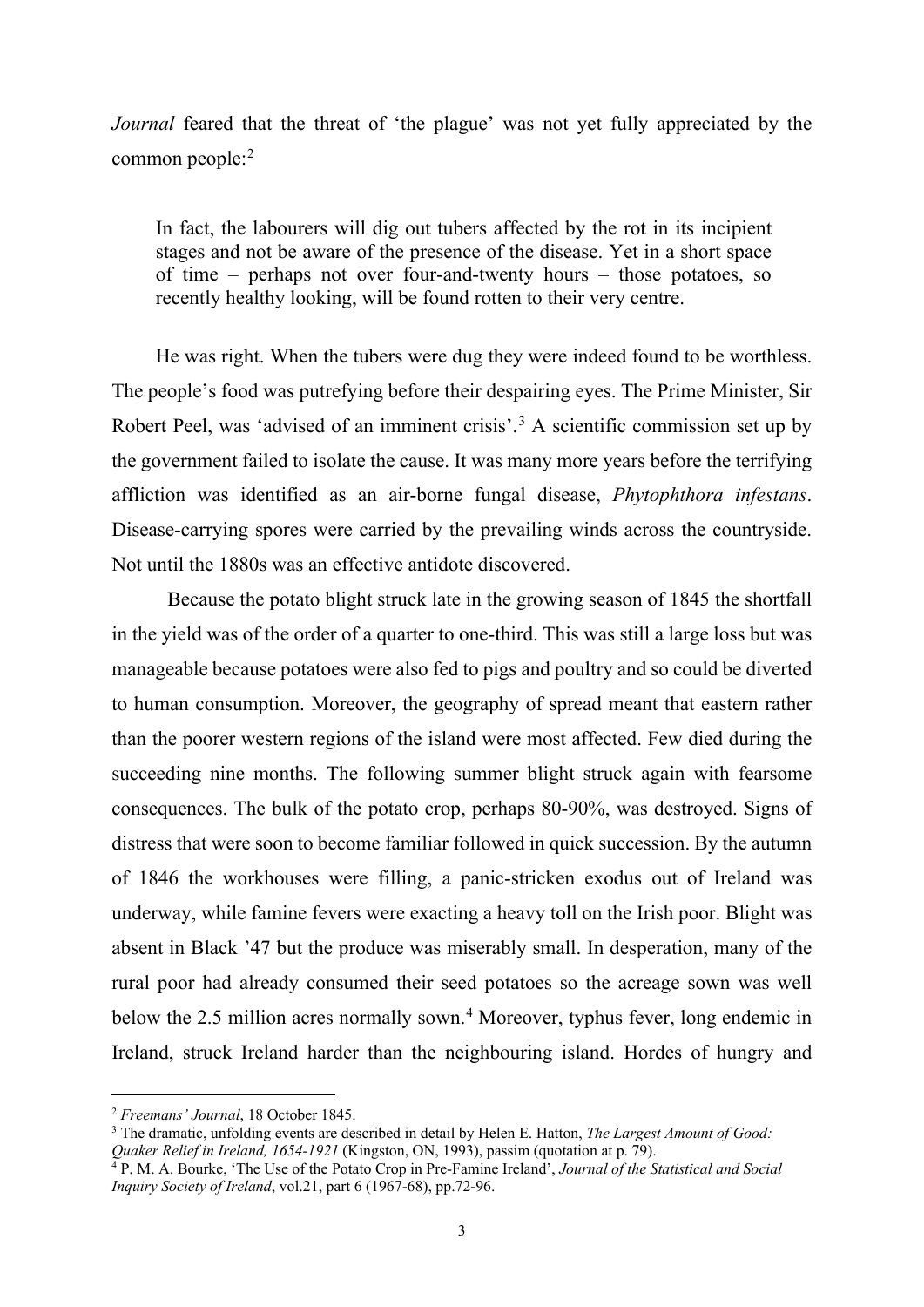infected people roamed the countryside in search of alms, some heading for the towns and ports. Others too weak to move huddled in their one-roomed cabins, debilitated and demoralised, standards of cleanliness abandoned, living and sleeping in filthy clothing. Overcrowding, poor hygiene and weakened constitutions proved ideal for the spread of typhus and other diseases. The death toll soared, as was the case also in overcrowded and poorly-managed workhouses.<sup>[5](#page-4-0)</sup> Emigration, which had been an increasingly important component of pre-Famine demography, now assumed exodus proportions.<sup>[6](#page-4-1)</sup> The Great Famine gave rise to a Great Emigration.

Not all social groups suffered equally. In the Famine literature the tradition has been to emphasise the classic conflict between landlords and their agents on the one hand and tenant farmers on the other, rather than consider inequality and class conflict more generally.<sup>[7](#page-4-2)</sup> This simple dichotomy tends to neglect the many gradations of status within the farming class and to obscure also the conflict of interest between labouremploying farmers and the cottiers and labourers working on their farms. How out of touch, or how indifferent some of the propertied and professional sections of society might be can be glimpsed through the window of the general election of July-August 1847. One might have expected the crisis facing the rural poor in a largely agrarian society to dominate that election campaign, if not in Britain at least in Ireland. With a few exceptions, this was not the case.<sup>8</sup> Irish politicians, in the main, adopted the classbound assumption that the worst was past and gave prominence to other issues. This turned out to be a false hope, and a cruel one at that. Though blight was absent, the produce of potatoes was small. The blight returned the following year and there were further, though more localised failures in 1849 and 1850.

Abnormally also, the economic and demographic consequences rolled on for a century or more (Figure 1.1). Unlike pre-industrial famines or famines generally, there

<span id="page-4-0"></span><sup>5</sup> Lewis Darwen, Donald M. MacRaild, Brian Gurrin and Liam Kennedy, "'Irish fever" in Britain during the Great Famine: immigration, disease and the legacy of Black '47', *Irish Historical Studies* 44, no. 166 (2020), pp. 270-294

<span id="page-4-1"></span><sup>6</sup> Roughly a million Irish emigrated between 1846 and 1851. See W.E. Vaughan, *Irish Historical Statistics: Population, 1821-1971* (Dublin, 1978), pp. 260-61.

<span id="page-4-2"></span><sup>7</sup> Marguérite Corporaal and Peter Gray eds., *The Great Irish Famine and Social Class: Conflicts, Responsibilities, Representations* (Oxford, 2019), p. 7.

<span id="page-4-3"></span><sup>8</sup> Brian Walker, 'Politicians, Elections and Catastrophe: The General Election of 1847', *Irish Political Studies,* 42, no. 1 (2007), pp. 1-34.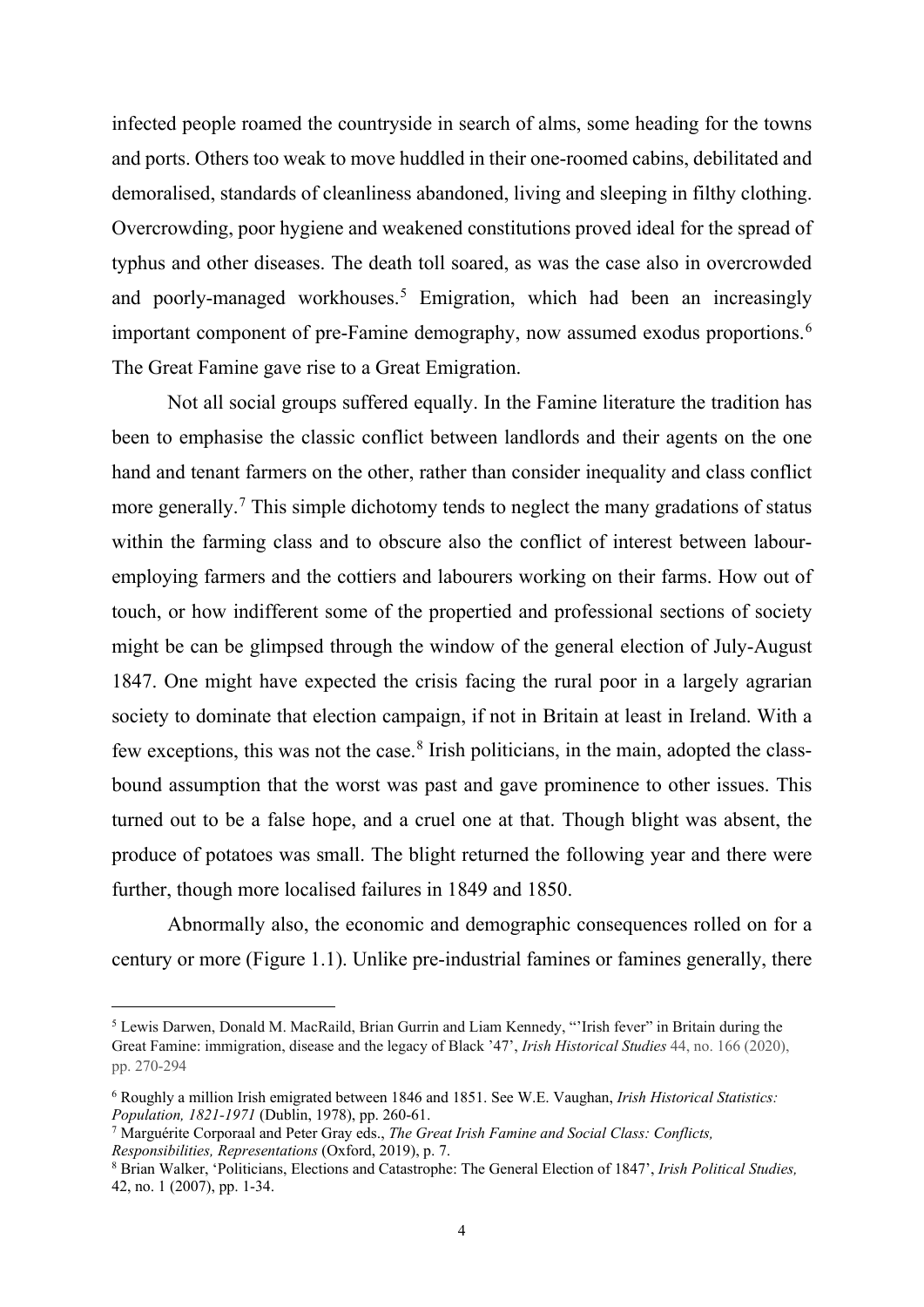was no bounce back in population in the aftermath of the crisis. Some have conferred the title of the 'last great subsistence crisis in the western world' on the Irish Famine, perhaps overlooking the Finnish famines of the 1860s.<sup>[9](#page-5-0)</sup> Famines in twentieth-century Europe were largely the product of warfare, though harvest shortfalls as in the Ukraine in the 1930s might also shape the death toll.<sup>10</sup> In a sense it was fortunate that the Irish Famine took place in times of peace. Strikingly, this did not of itself prevent an extraordinary loss of life, a fact that serves to point up the failure of famine relief policies.



Figure 1.1. Population of Ireland, 1749 – 1951

**Source**: Estimates for 1749-1791 from D. Dickson, C. Ó Gráda and S. Daultrey, 'Hearth tax, household size and Irish population change, 1672-1821', *Proceedings of Royal Irish Academy*, 82, C, p. 156 (upper and lower bound estimates given); census figures for 1821-1951 from W. E. Vaughan and A. J. Fitzpatrick, *Irish historical statistics: population, 1821-1971* (Dublin, 1978), p.3; 1821 upper bound estimate from J. Lee, 'On the accuracy of pre-Famine Irish censuses' in J. M. Goldstrom and L. A. Clarkson eds., *Irish population, economy, and society* (Oxford, 1981), p. 46.

<span id="page-5-0"></span><sup>9</sup> Declan Curran, Lumomyr Luciuk and Andrew G. Newby (eds.) *Famines in European Economic History: The Last Great European Famines Reconsidered* (Oxford, 2015).

<span id="page-5-1"></span><sup>10</sup> Omelian Rudnytskyi, Nataliia Levchuk, Oleh Wolowyna, Pavlo Shevchuk and Alla Kovbasiuk, 'Demography of a Man-Made Human Catastrophe: the case of massive famine in Ukraine 1932-1933', *Canadian Studies in Population* 42, no. 1-2 (2015), 53-80.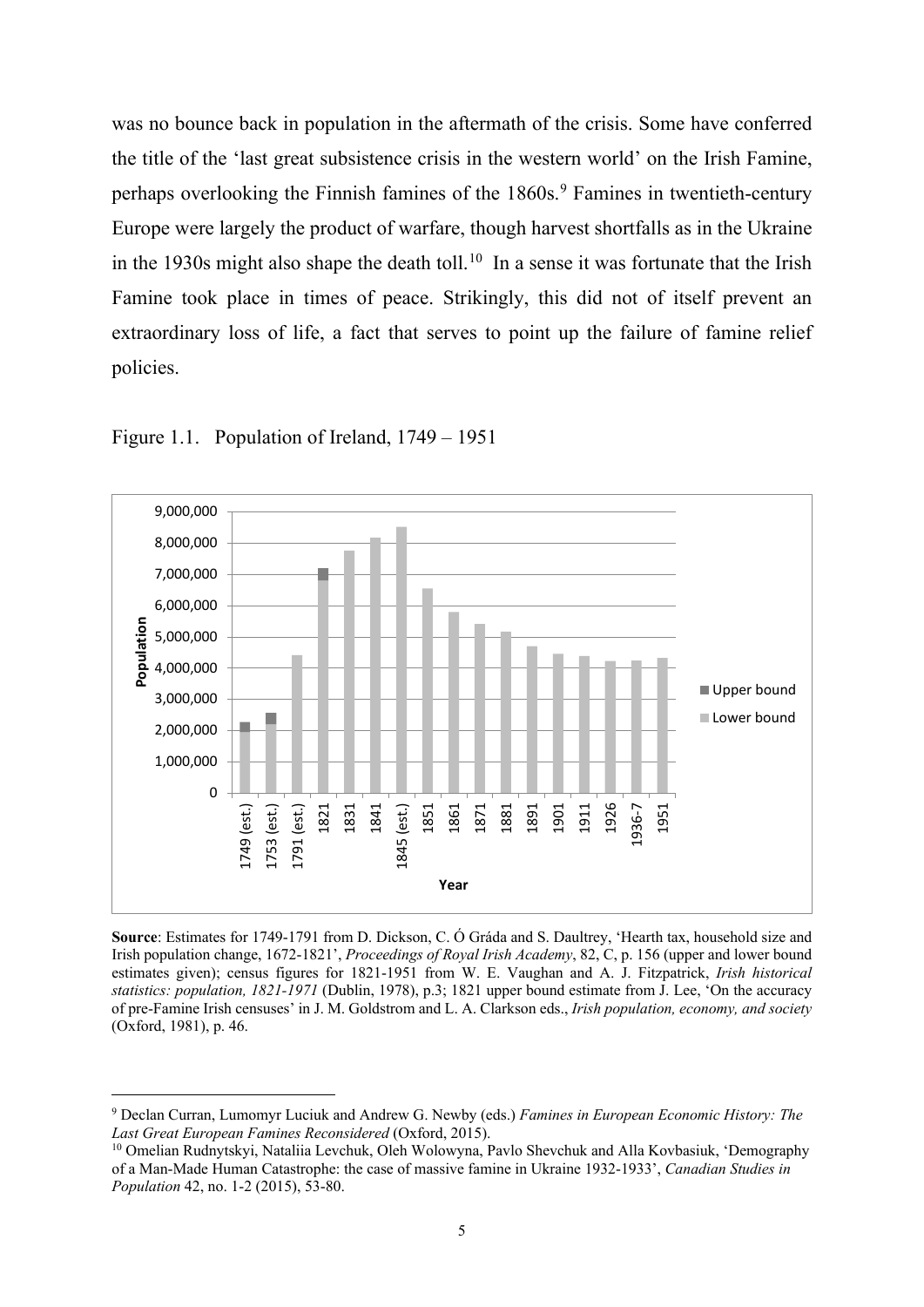#### **Population Explosion**

It is difficult to understand Ireland's vulnerability to repeated harvest failure without considering population growth during the century before the Famine. The multiplication of mouths was the fastest in Europe. Between the 1740s and the end of that century the population of the country doubled, and it had nearly doubled again by the eve of the Famine.<sup>[11](#page-6-0)</sup> How extraordinary this was becomes clearer when viewed in comparative perspective. The rate of population growth in the century before the Famine was 1.3 per cent per year in Ireland, 1.0 per cent in England, 0.7 per cent in Sweden, and 0.8 per cent in Scotland.[12](#page-6-1) France was remarkably low at 0.4 per cent per annum (though even a low rate of growth operating over a hundred years builds cumulatively to a substantial growth in population).[13](#page-6-2) Those reproducing most rapidly were the poorer social groups. Consequently, the social structure became more unbalanced as the poor expanded relative to the middling and better-off sections of society. Population pushed out onto the bogs and up the sides of mountains. In sheltered coastal districts along the Atlantic seaboard, including the offshore islands, families reproduced seemingly without constraint.

Hand in hand with population expansion went profoundly negative dietary changes. The food of the rural poor narrowed until it was largely potatoes three times a day, with a sup of buttermilk at times. In the better-off regions of Leinster and in east Ulster bread, oatmeal, milk supplemented the ubiquitous tuber. When the potato failed, widespread destitution was inevitable. The workhouse, the emigrant ship and, in extremis, the graveyard beckoned.

It is true potato-based dietary cultures could support very high population densities. Whether the widespread adoption of the potato, in place of cereals and dairy produce as in earlier centuries in Ireland, was the cause or consequence of the rapid population increase, is still an open question. It may make more sense to see the answer as a two-way simultaneous relationship, the one reinforcing the other in an ultimately

<span id="page-6-0"></span><sup>11</sup>David Dickson, Cormac Ó Gráda and Stuart Daultrey, 'Hearth tax, Household Size and Irish Population Change, 1672-1821', *Proceedings of Royal Irish Academy*, 82, C (1982), pp. 125-60, 162-81, table 6b, p.156.

<span id="page-6-1"></span><sup>&</sup>lt;sup>12</sup> To give a sense of proportion, a growth rate of 1.3% per annum would produce a doubling of population every half century (or, to be precise, every 54 years).

<span id="page-6-2"></span><sup>13</sup> Joel Mokyr and Cormac Ó Gráda, 'New Developments in Irish Population History, 1700-1850', *Economic History Review*, 37, no.4 (1984), p. 476.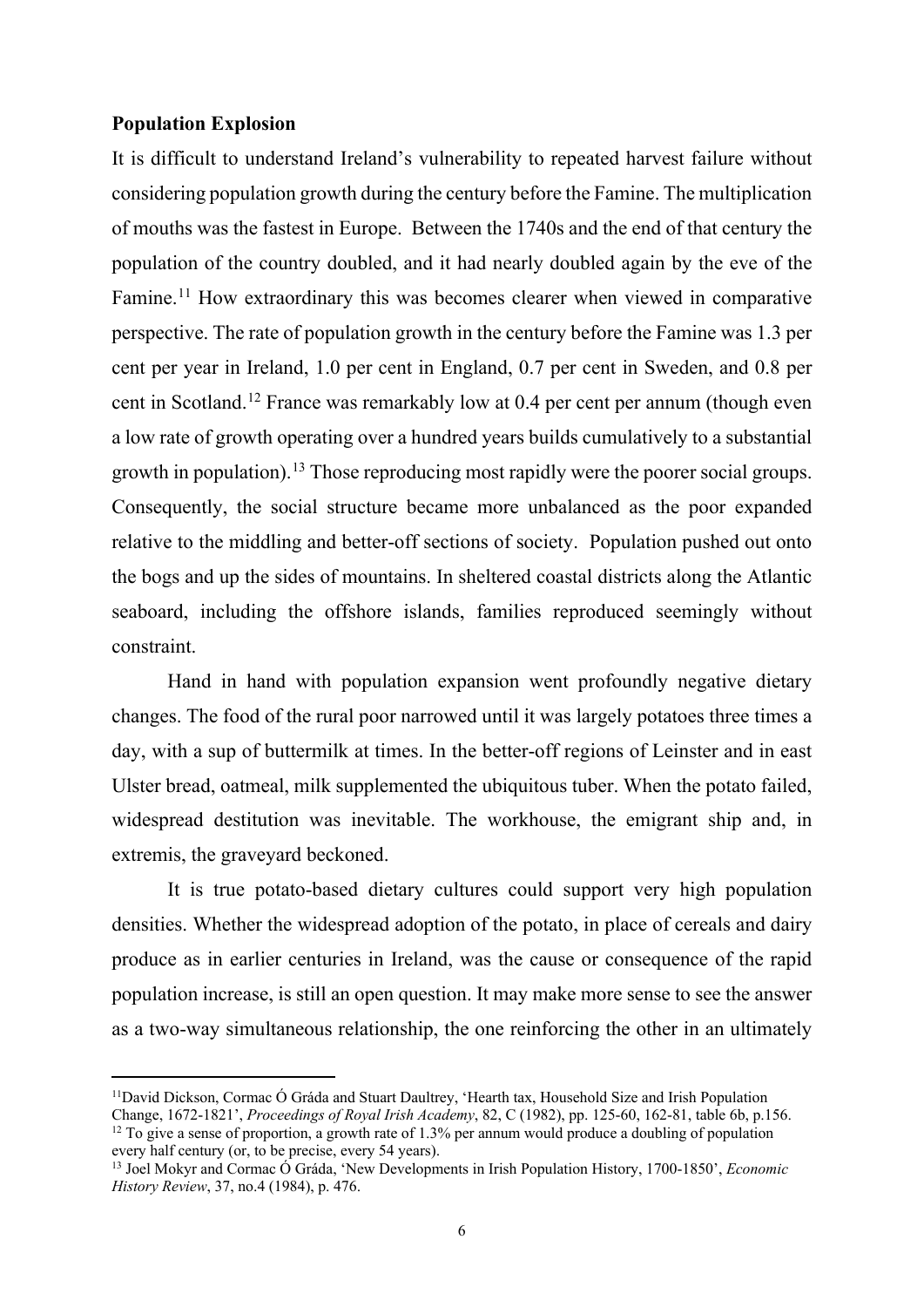unsustainable population spiral. Modern research suggests that the prolific tuber, like rice, was a more efficient source of carbohydrates than costly alternatives such as cereals, not to mention high-protein livestock products that required large acreages of land.<sup>[14](#page-7-0)</sup> The distinguishing property of the potato was that it was an almost complete food. Taken in sufficient quantities with some skimmed milk, it satisfied virtually all of the protein, carbohydrate, vitamin and mineral needs of human life.[15](#page-7-1) Little wonder that Irish labourers were noted for their height and physical strength. Maize is deficient by comparison, something that became apparent following massive importations and consumption of that foodstuff during the Famine itself.[16](#page-7-2)

For all its miracle properties, the potato had its drawbacks. While the potato was a nutritious food, its keeping quality was limited to eight or nine months of the year. Unlike cereals, it was not possible to carry over stocks from one year to the next, thereby evening out consumption or insuring against a bad harvest. Even in good years, the rural poor suffered several hungry months between the rotting of the old potatoes and the arrival of the new crop. Oatmeal, milk, fish (in coastal and riverside locations), and large-scale begging helped fill the 'hungry gap' between late spring and early summer. Potatoes were the cheapest food available, hence their widespread adoption. It did mean, however, that people could not trade down to a cheaper foodstuff should the potato fail. Also reflecting poverty, the type of potato that was gaining ground in the decades before the Famine was the high-yielding but less nutritious and disease-prone lumper variety. Finally, though hidden from view until disaster struck, the physio-chemical make-up of the potato plant made it susceptible to almost total wipeout from fungal attack, at least of the type represented by *phytophthora infestans.*

<span id="page-7-0"></span><sup>&</sup>lt;sup>14</sup> P.M.A. Bourke, *'The Visitation of God': The Potato and the Great Irish Famine (Dublin, 1993); M.O.* Cooper and W. J. Spillman, 'Human food from an Acre of Staple Farm Products', *Farmers' Bulletin,* US Department of Agriculture, Office of the Secretary (Washington DC, 1917), p. 4.

<span id="page-7-2"></span><span id="page-7-1"></span><sup>15</sup> K. H. Connell, *The population of Ireland*, *1750-1845* (Oxford, 1950); Mokyr, *Why Ireland Starved*, pp. 7-8. <sup>16</sup> E. Margaret Crawford, 'Subsistence Crises and Famines in Ireland: A Nutritionist's View', in E. Margaret Crawford ed., *Famine: The Irish Experience, 900-1900* (Edinburgh, 1989), pp. 211-14.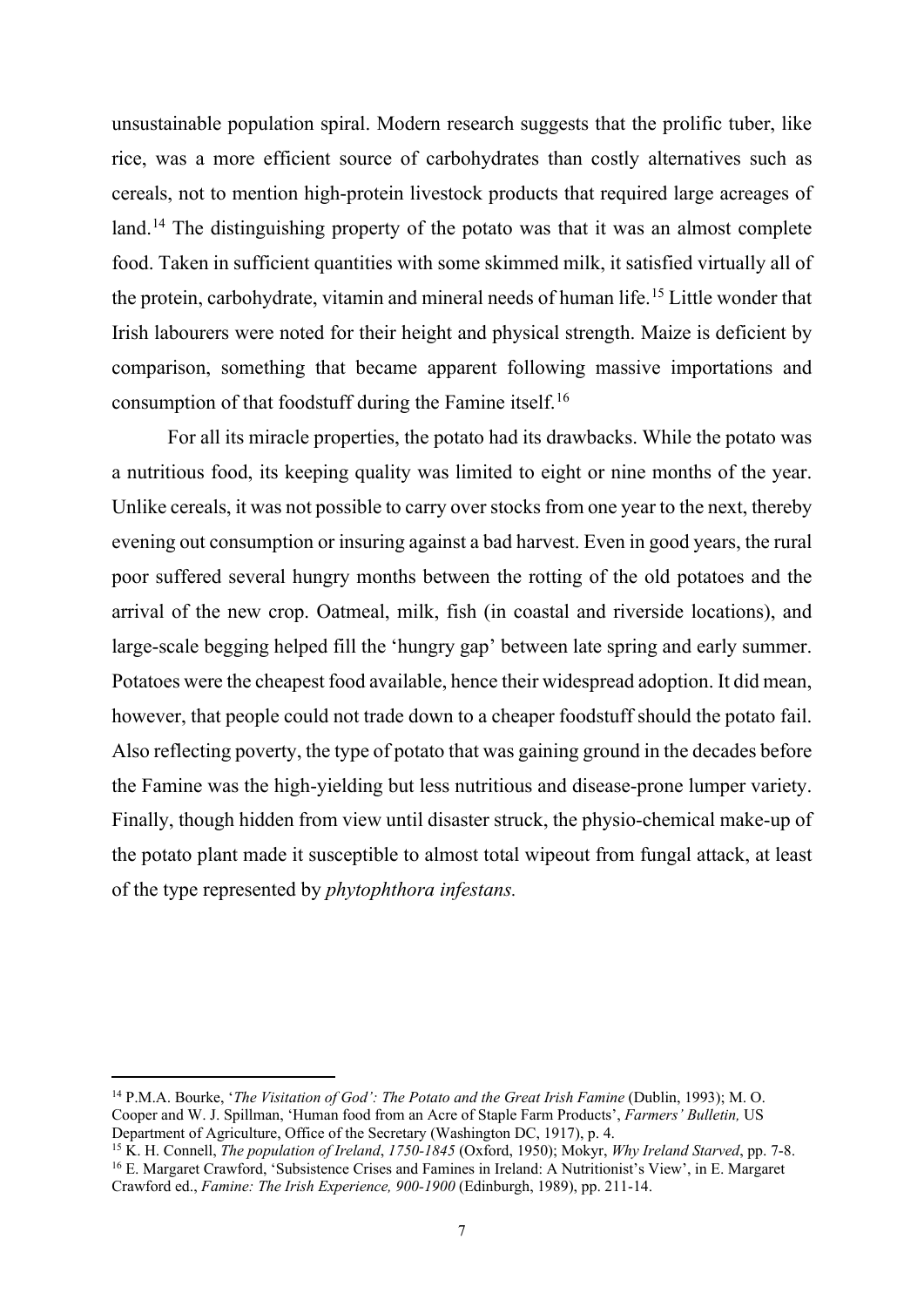#### **The paradox of poverty and potatoes**

Average income on the eve of the Famine was less than half the British level.<sup>[17](#page-8-0)</sup> Poverty rather than potatoes was the Irish problem, though of course poverty was intimately associated with dependence on the potato crop. It strains credulity to believe that country people would submit willingly to the monotony of so narrow a diet, and a vegetarian one at that, *unless* under the pressure of poverty. As we know, those farther up the social scale from the rural poor commanded a more diversified diet that included tea, sugar, bread, dairy produce and, depending on circumstances, sometimes meat.<sup>[18](#page-8-1)</sup> Thus it is hard to accept the judgement of one historian of Ireland who suggests that 'the peculiar basket of consumer goods consumed in Ireland' may have arisen simply because the Irish preferred a different consumption pattern to people in other societies.<sup>[19](#page-8-2)</sup> If so, it is hard to explain why, when labourers' incomes rose in the post-Famine period, they chose to spend their wage gains on a more diversified diet.<sup>[20](#page-8-3)</sup> We may conclude that a consumption bundle dominated by a single foodstuff arose, not from some remarkable Irish preference for potatoes, but from poverty. Reliance on a diet consisting almost exclusively of the cheapest foodstuff available is both the definition of and the principal measure of poverty in pre-Famine Irish society.[21](#page-8-4)

The fragile eco-system of pre-Famine Ireland was the product of a distinctive social system that had been in the making for a century or more. By the eve of the Famine about a quarter of the rural population out of a population of 8.5 million was landless and potato-dependent.<sup>[22](#page-8-5)</sup> Another quarter – cottiers, very small farmers, trades people, fishermen – were not far removed above the margin of subsistence set by the landless proletariat. This was a bottom-heavy, highly unequal social structure. Completing the social pyramid there were the middling-sized farmers employing

<span id="page-8-0"></span><sup>17</sup> Joel Mokyr, *Why Ireland Starved: A Quantitative and Analytical History of the Irish Economy, 1800-1850* (London, 1985), pp. 24-29, 274.

<span id="page-8-1"></span><sup>&</sup>lt;sup>18</sup> L.M. Cullen, *An Economic History of Ireland since 1660* (London, 1972), pp. 116-7. Note also the richly varied diet of Franciscan clergy in the 'hungry' 1840s as documented in Liam Kennedy and Clare Murphy eds., *The Franciscan Community at Cork, and its Account Books* (Dublin, 2012).

<span id="page-8-2"></span><sup>19</sup> Mokyr, *Why Ireland Starved*, p. 8.

<span id="page-8-3"></span><sup>20</sup> L.A. Clarkson and Margaret Crawford, *Feast and Famine: A History of Food in* Ireland, 1500-1920 (Oxford, 2001), pp. 89-110.

<span id="page-8-4"></span><sup>&</sup>lt;sup>21</sup> Some historians, particularly econometric historians, use more conventional measures such as income per capita, acreage of potatoes per capita, housing quality or literacy, presumably because these are more readily quantifiable. While useful in some respects, this runs the danger of missing the big story.

<span id="page-8-5"></span><sup>&</sup>lt;sup>22</sup> Bourke, 'Use of the Potato Crop in Pre-Famine Ireland', pp.72-96.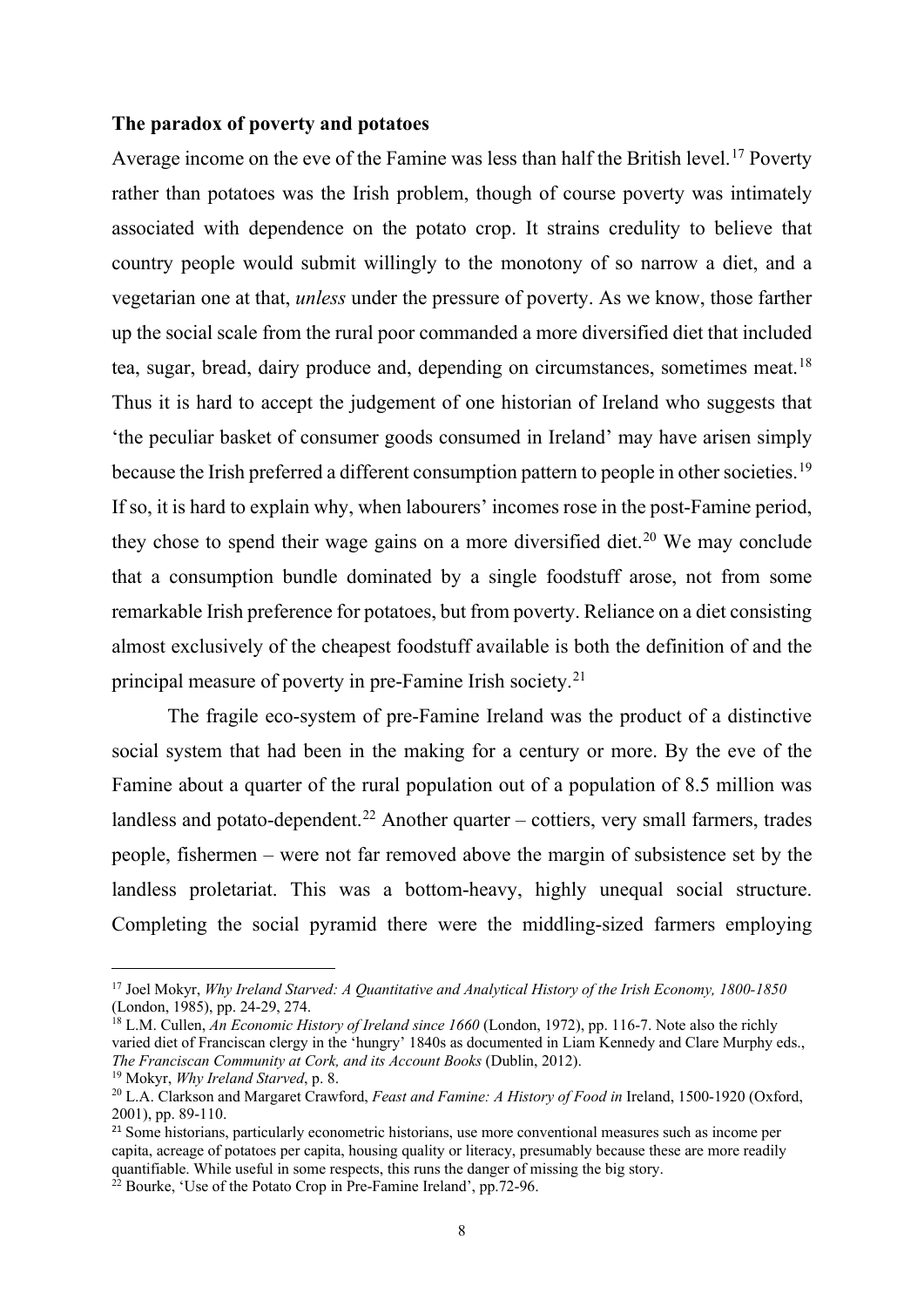labour, then the even less numerous large farmers, merchants and professionals, and at the apex the landlord class. The landowning elite was composed of about 10,000 families, thinly spread and rich in land, though frequently mired in debt. This landed gentry accounted for less than one per cent of the people. In summary, this was a highly unequal, largely agrarian society in which at least 40% of the people were heavily dependent on the potato for sustenance.

An escape from mass poverty required a higher productivity agriculture, modern industrialisation, and in all likelihood broader emigration in terms of social class and region. All that would take time and, as it turned out, the hour glass was almost empty by 1845. Outside of east Ulster, modern industry had made little progress. Worse still, rural industry, particularly in hand-crafted woollen and linen textiles, was in retreat under intense competitive pressure from cheaper, factory-produced goods. The age of the industrial revolution was transforming production and distribution; and in the process, destroying traditional methods of production, not just in Ireland but in rural Europe more generally. With some exaggeration, the doyen of Irish economic historians, L.M. Cullen, has written: 'The background to the Famine, through the crisis in domestic industry, is as much an industrial as an agrarian one'.[23](#page-9-0)

Not all was gloomy in terms of longer-term forces for change. The gradual modernisation and commercialization of Irish society, particularly in the hinterland of large towns and port cities, as well as on the larger farms, was noticeable. Markets, communications, transport links, even literacy were improving. Rising food and textile exports signified an increasingly open, market-oriented society. Modern industry was putting down roots in the Lagan Valley, though at the cost of displacing the handspinning of linen yarn in outer Ulster and north Connacht. Of fundamental importance, this was a society struggling through emigration, and reduced fertility in some regions of eastern Ireland, to achieve a more sustainable relationship between population and its resource base. And as previous subsistence crises had shown, this was also a society capable of absorbing a 'normal' or more traditional harvest failure without heavy

<span id="page-9-0"></span><sup>23</sup> Cullen, *Economic History of Ireland*, p.121.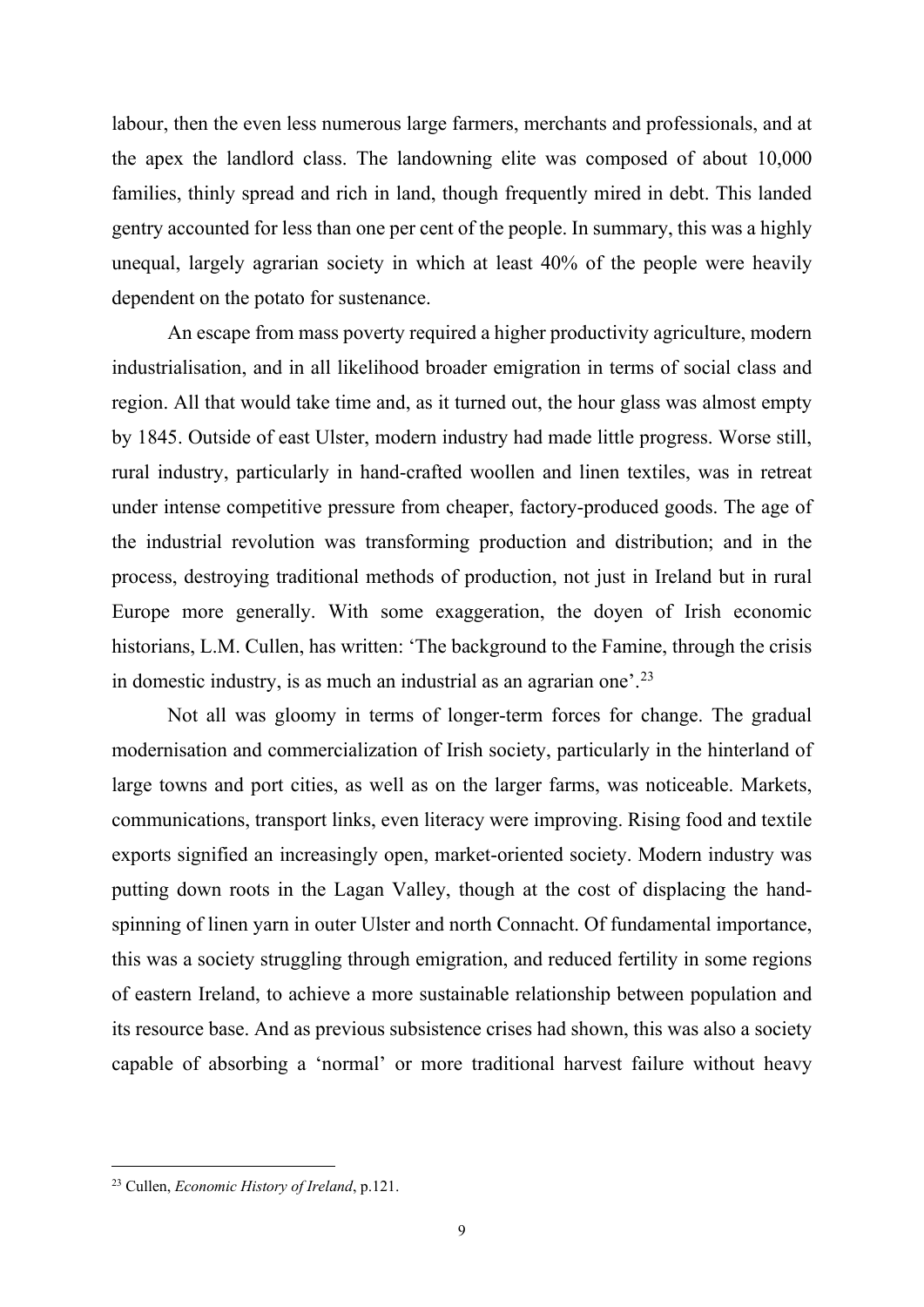casualties. This argues against a simple Malthusian interpretation of the check to Irish population in the 1840s.

#### **Shaping the Crisis**

The conjuncture of short-run forces and contingent events, acting and reacting on the structural weaknesses of pre-Famine society, combined to produce a tragedy of almost unimaginable proportions. This is not the place to sketch these forces in detail, but they may be summarised as follows: In the economic sphere there were simultaneous harvest failures in other European countries in the late summer of  $1846<sup>24</sup>$  $1846<sup>24</sup>$  $1846<sup>24</sup>$  (thereby pushing up prices and reducing flows of grain between countries), financial panics in Britain in April and October 1847 which adversely influenced Famine policy, and a recession in the British economy with rising unemployment and misery afflicting the British working classes in 1846-47. The cumulative effect was to limit financial transfers to Ireland and to reduce sympathy among the British public. In the political sphere a Whig administration, under the weak leadership of Lord John Russell, came to power at Westminster after the repeal of the Corn Laws in June 1846 and was responsible for Famine policy for the duration of the crisis. This was a minority government that found itself under pressure to reduce public expenditure on Ireland and unable to force through reforms that might alleviate the worst effects of the crisis.[25](#page-10-1).

The ideological climate of the time was anything but helpful. For some, the 'laws' of political economy were reflections of divine law and should not be interfered with, even in the face of a rapidly escalating crisis.<sup>[26](#page-10-2)</sup> Providentialist notions of this kind, allied to economic doctrines that extolled the virtues of limiting the role of the state in society and relying on the market to meet people's needs, militated against more ambitious interventions by the central state.  $27$  Such belief systems, which might be loosely placed under the heading of laissez faire, served for some as a useful cloak for economic and political interests. In retrospect, one can say that problems in the real

<span id="page-10-0"></span><sup>24</sup> Peter M. Solar, 'The Potato Famine in Europe' in Cormac Ó Gráda ed., *Famine 150* (Dublin, 1997), pp. 113- 27.

<span id="page-10-1"></span><sup>&</sup>lt;sup>25</sup> Peter Gray, *Famine, Land and Politics: British Government and Irish Society 1843-50* (Dublin, 1999), pp.<br>194-6.

<span id="page-10-3"></span><span id="page-10-2"></span><sup>&</sup>lt;sup>26</sup> Ibid, pp. 15-16.<br><sup>27</sup> Enda Delaney, *The Curse of Reason: The Great Irish Famine* (Dublin, 2012), 227-35.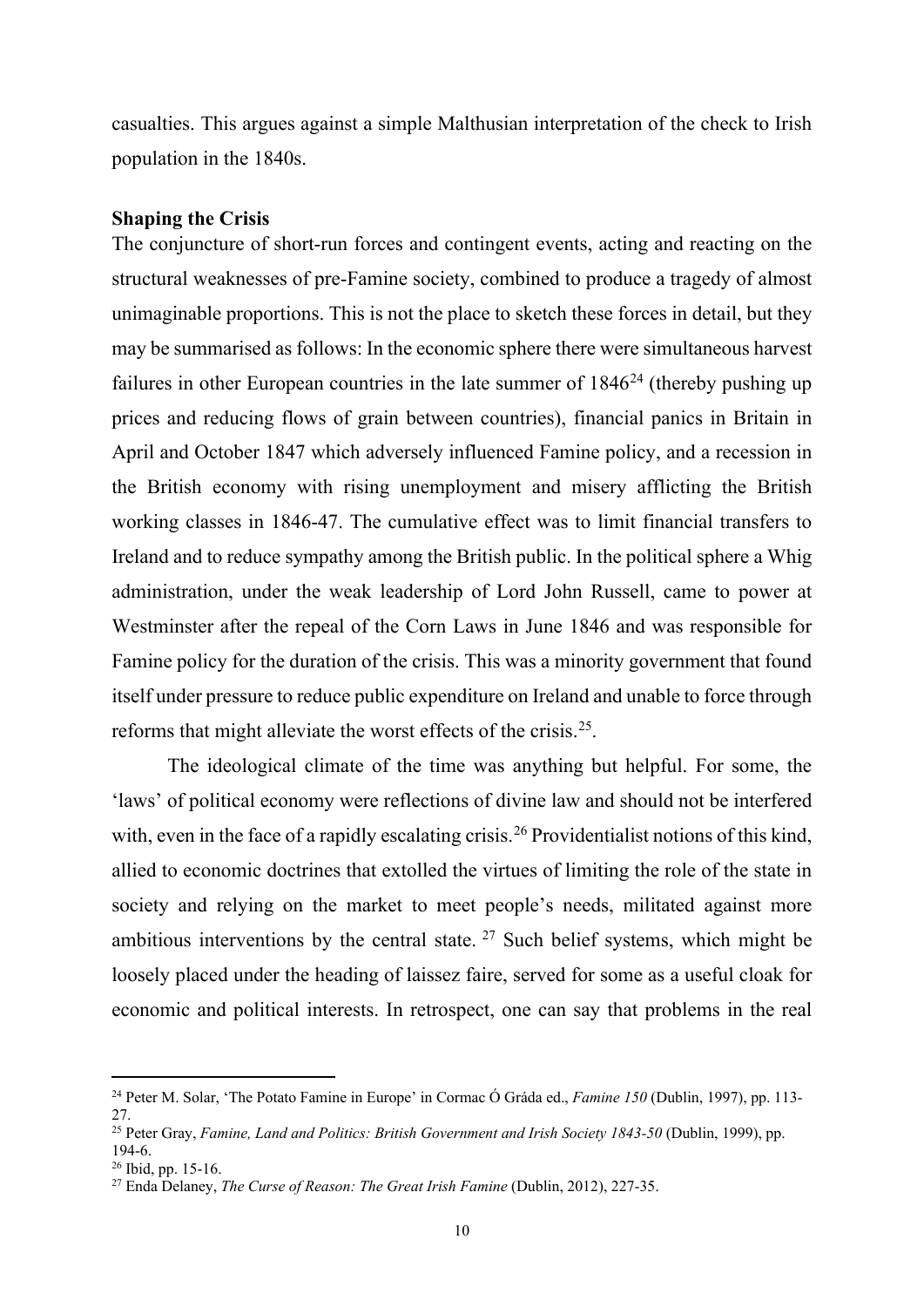economy of the UK, the delicate balance of power at Westminster, and ideological forces all helped to shape the evolution of the crisis.

Unhelpfully also, the Irish members of parliament failed to unite round a set of proposals that might have influenced government thinking in more constructive directions. The largest faction, the Repeal party of Irish MPs led by the aged and ailing Daniel O'Connell clouded the problem of the moment – a famine of Biblical proportions – by its insistence, not only on relief but on the panacea of repeal of the Act of Union and the return of an Irish parliament in College Green, Dublin. The Repealers opposition to the extension of income tax to Ireland confirmed for many in Britain the selfishness of the propertied classes in Ireland (though they might counter that property rates in Ireland were exceptionally high because of the financial burdens of the Irish poor-law system). $28$ 

In the administrative sphere there were limitations from the past. In dealing with prospective famine, employment on public works was an established part of the repertoire of state intervention but never on the scale forced into operation in 1846.<sup>[29](#page-11-1)</sup> Additional misfortune dogged the relief efforts. The winter of 1846-47 was one of the most severe on record, with reports of blocks of ice floating on the river Thames.<sup>[30](#page-11-2)</sup> Winter gales and snow blizzards lashed the hordes of ill-clad, malnourished workers labouring on famine relief works. These pitiful scenes opened the way to the ravages of infectious diseases, principally typhus, typhoid and dysentery. These rather than outright starvation were the major killers during the Famine, but the prior cycle of hunger, filth and demoralization laid waste resistance to their lethal effects.

#### **Government policy during the crisis: The First Phase, 1845-46**

The Death Census, a source which consists of one hundred eye-witness accounts from Catholic parishes in Ireland in 1847, is especially revealing of popular attitudes to

<span id="page-11-0"></span><sup>&</sup>lt;sup>28</sup> Charles Read, *The Great Famine in Ireland and British Financial Crisis* (Martlesham, forthcoming 2022), chapter four.

<span id="page-11-1"></span><sup>&</sup>lt;sup>29</sup> Timothy P. O'Neill, 'The State, Poverty and Distress in Ireland,  $1815-45'$  (unpublished Ph.D. thesis,

University College Dublin, 1971).

<span id="page-11-2"></span><sup>30</sup> *The Atlas,* 13 February 1847; *Dublin Evening Mail*, 12 February 1847.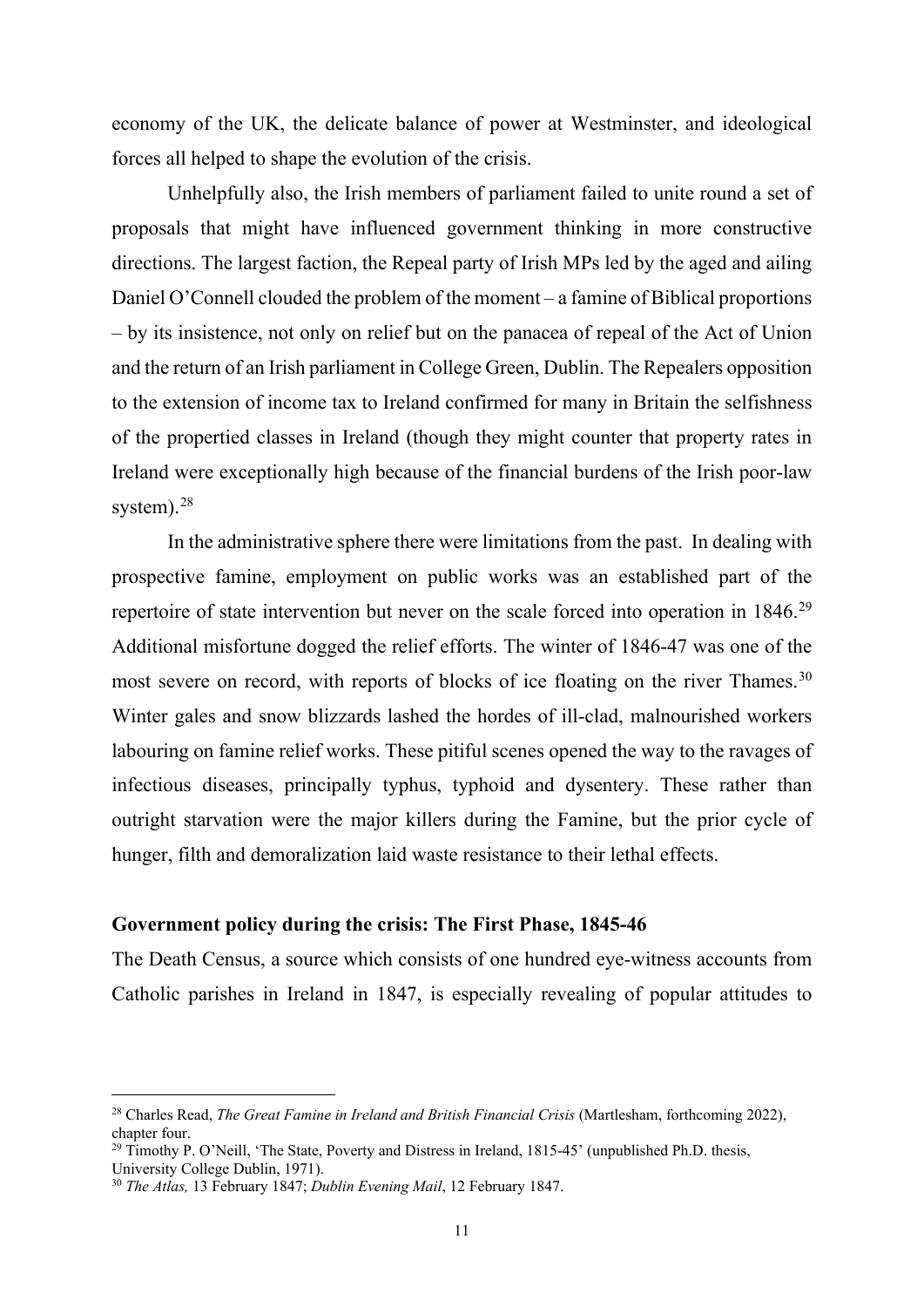government policy in relation to famine relief. [31](#page-12-0) The respondents are largely thought not exclusively critical. The initial response of the British government was remarkably swift, it has to be said. On hearing of the extent of the potato failure in the autumn of 1845, Prime Minister Robert Peel made secret provision to buy maize to the value of £100,000 from North America.<sup>[32](#page-12-1)</sup> The intention was to release this grain onto the market when local supplies of food ran low during the following spring and summer. Government grain stores were concentrated in the poor western regions of Ireland, with some serviced by coastal steamers.

Another standard policy measure to deal with harvest failure was rolling out public work schemes to employ hungry small farmers and labourers. The body responsible, the Board of Works, approved 318 different famine projects before the end of 1845 and many were in operation by the summer of 1846. The poor and the destitute were offered employment working on roads, bridges, drainage schemes and other infrastructural projects. The thinking behind this was that the poor would have to work to gain an entitlement to a wage payment, this in turn would be a test of their need for state support, and money received might then be used to purchase food for themselves and their dependents.

The most radical policy departure, however, was Peel's decision to repeal the Corn Laws. These were tariffs that protected British and indeed Irish cereal growers from imported foreign grain. In the teeth of fierce opposition from landed interests, Peel succeeded in forcing the repeal bill through the House of Commons in May 1846. This controversial move was in part a response to fear of famine in Ireland and Scotland. This reform, in principle, favoured the Irish urban and rural poor at the expense of landlords and tenant farmers by allowing cheaper grain imports into Ireland. However, poor grain harvests across Europe in the autumn of 1845, and poorer still the following autumn, meant that grain as well as potato prices soared in 1846 and 1847.<sup>33</sup> The most immediate impact of the repeal of the Corn Laws was in the political sphere. The

<span id="page-12-0"></span><sup>&</sup>lt;sup>31</sup> These little-know reports, which are a major source on the early impact of the Famine, are being published by the authors in 2023.

<span id="page-12-1"></span><sup>&</sup>lt;sup>32</sup> Robin Haines, *Charles Trevelyan and the Great Irish Famine* (Dublin, 2004), pp. viii-x.

<span id="page-12-2"></span><sup>33</sup> J. C. Zadoks, 'The Potato Murrain on the European Continent and the Revolutions of 1848', *Potato Research*, 51, no. 1 (2008), pp 5-45.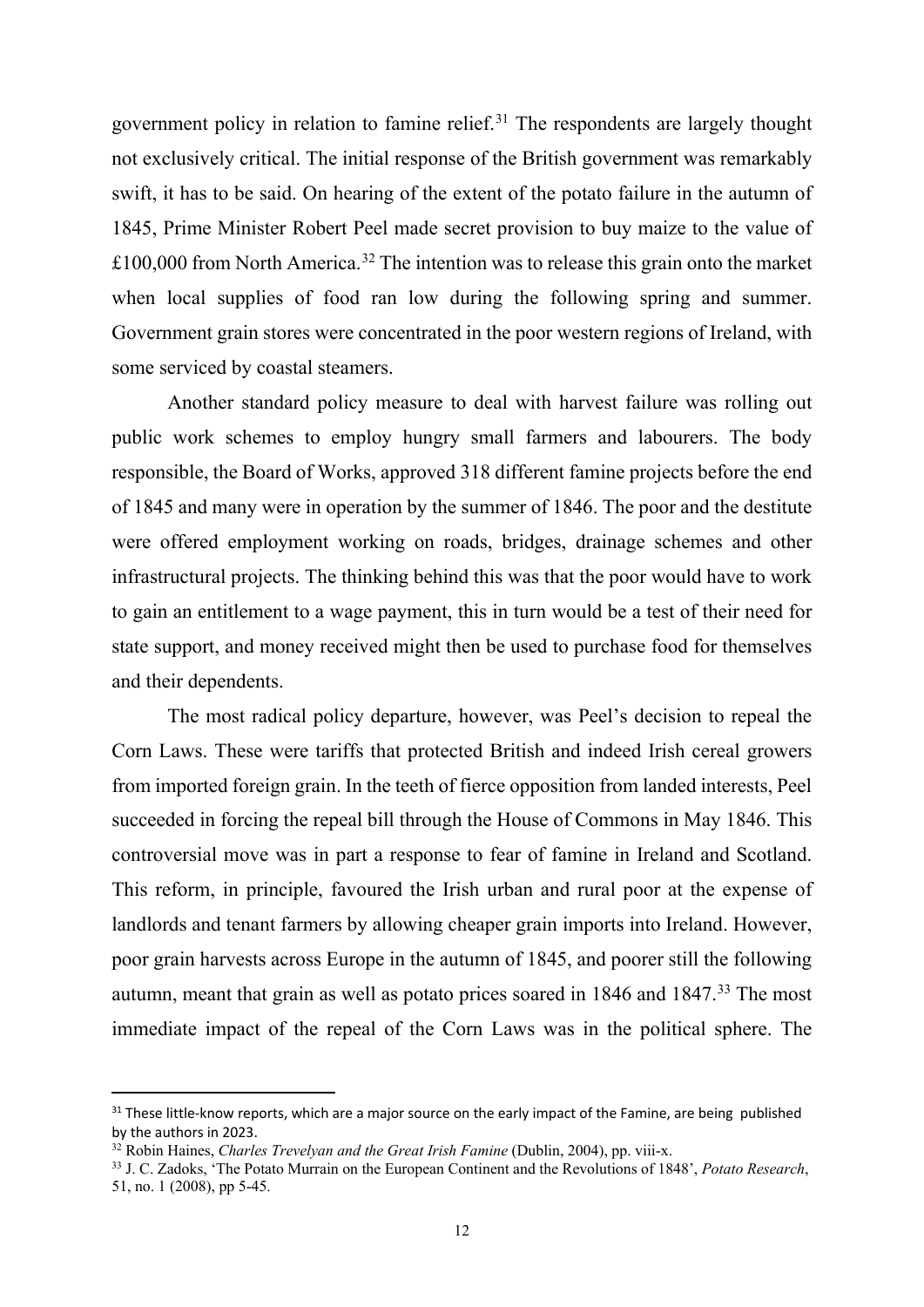Conservative Party split, and Peel's government fell in June 1846. It was succeeded by a minority Whig administration, led by Lord John Russell, that maintained the Peelite policies already in place.

It was apparent by early 1847 that the main policy to combat hunger  $$ employment on public work schemes – was failing to hold back the rising tide of mortality. Unlike earlier subsistence crises, as in 1817, 1822, 1831, 1835 and 1842, this was a national rather than a regional crisis. The difference in scale was enormous. Worse still, the failure of the potato for the second season in a row meant that the public works had to be extended into the harsh winter of 1846-47. Congregating together hordes of famished and ill-clad labourers, small farmers, paupers and others made for ideal conditions for the transmission of disease.

The scheme was also proving to be much more expensive than anticipated. Officials worried about interfering with 'the ordinary operations of private business', feared the 'encouragement of idleness', and above all were concerned about the 'lavish expenditure' on the relief operations.<sup>[34](#page-13-0)</sup> The wages paid by the Board of Works were set at local wage levels. In March 1846 the Office of Public Works (OPW) published general guidelines, recommending rates ranging from 10*d*. to 12*d*. per day. This took only partial account of rising food prices. Ever concerned to effect economies, the OPW cautioned 'where infirm persons are employed they will, of course, not be paid at the same rate as the able-bodied'. The Board itself recognised that the non-able-bodied 'poor cannot live on the wages'.[35](#page-13-1) Other than reliance on charity, for these unfortunates the workhouse attached to each poor-law union was the final refuge. Wages on the public works made no allowance for family size. As against that, families were not restricted to a single representative. Contemporary sources are largely silent on the matter, but women and children were also given employment. The partial figures that survive point to women and children forming a small but significant fraction of the labour force. Moreover, their numbers increased disproportionately as the crisis took hold. In the first week in October 1846, for example, women accounted for about 1 per

<span id="page-13-0"></span><sup>34</sup> Treasury minute, 3 April 1846, *Accounts and Papers, House of Commons* (28 vols), xiii (session: 22 January-28 August 1846), p. 291.

<span id="page-13-1"></span><sup>35</sup> Instructions for the guidance of engineers, 9 March 1846, *Accounts and Papers, House of Commons* (28 vols), xiii (session: 22 January – 28 August 1846), p. 298. Reduction in wages for the infirm, ibid., p. 299.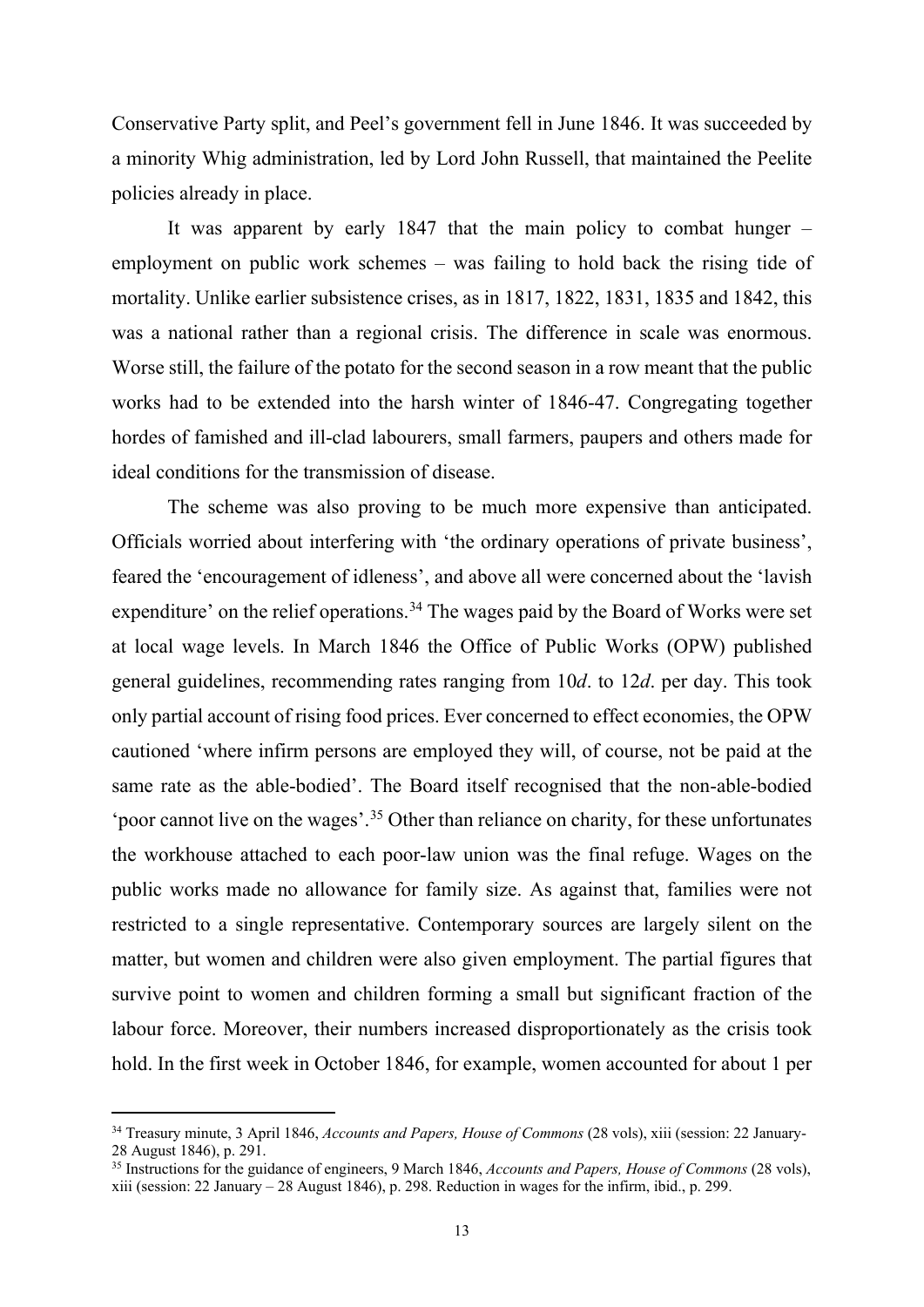cent and 'boys' for about 5 per cent of the Board's 20,000-strong work force. Four weeks later, the numbers had expanded exponentially to 150,000, in itself a remarkable achievement. Women and boys now accounted for almost one in ten of those employed. By the close of 1846, 9,000 women and 28,000 boys were working and the numbers and proportions continued to increase into the following year (Figure 1.1).<sup>[36](#page-14-0)</sup>

| Week<br>ending | <b>Numbers employed (daily)</b> |        |             |              | <b>Proportion of all employed</b> |         |             |
|----------------|---------------------------------|--------|-------------|--------------|-----------------------------------|---------|-------------|
|                | Men                             | Women  | <b>Boys</b> | <b>Total</b> | Men                               | Women   | <b>Boys</b> |
| 3 Oct. 1846    | 18,864                          | 211    | 1,060       | 20,135       | 93.7%                             | $1.0\%$ | 5.3%        |
| 17 Oct. 1846   | 45,929                          | 514    | 3,466       | 49,909       | 92.0%                             | $1.0\%$ | $6.9\%$     |
| 7 Nov. 1846    | 135,700                         | 2,660  | 11,908      | 150,268      | 90.3%                             | 1.8%    | 7.9%        |
| 26 Dec. 1846   | 329,744                         | 9,129  | 28,450      | 367,323      | 89.8%                             | 2.5%    | $7.7\%$     |
| 2 Jan. 1847    | 400,907                         | 11,914 | 34,450      | 447,271      | 89.6%                             | 2.7%    | $7.7\%$     |
| 9 Jan. 1847    | 423,643                         | 14,819 | 37,428      | 475,890      | 89.0%                             | $3.1\%$ | 7.9%        |
| 16 Jan. 1847   | 451,309                         | 17,651 | 43,720      | 512,680      | 88.0%                             | $3.4\%$ | 8.5%        |
| 23 Jan. 1847   | 496,604                         | 22,666 | 49,879      | 569,149      | 87.3%                             | $4.0\%$ | 8.8%        |
| 30 Jan. 1847   | 487,730                         | 27,507 | 56,428      | 571,665      | 85.3%                             | 4.8%    | 9.9%        |

Table 1.1. Average numbers employed on Public Works by gender and age, October 1846 – January 1847

**Source**: 1847 (764) *Correspondence, July 1846 to January 1847, relating to measures adopted for relief of distress in Ireland. Board of Works Series*, BPP Command Paper, vol.50, l.1, pp 116, 143, 212, 475, 481; 1847 (797) *Correspondence, January to March 1847 relating to measures adopted for relief of distress in Ireland. Board of Works Series.* BPP, Command Papers, vol.52, lii.1, p. 48.

<span id="page-14-0"></span><sup>&</sup>lt;sup>36</sup> Late returns and employment on drainage schemes are not included.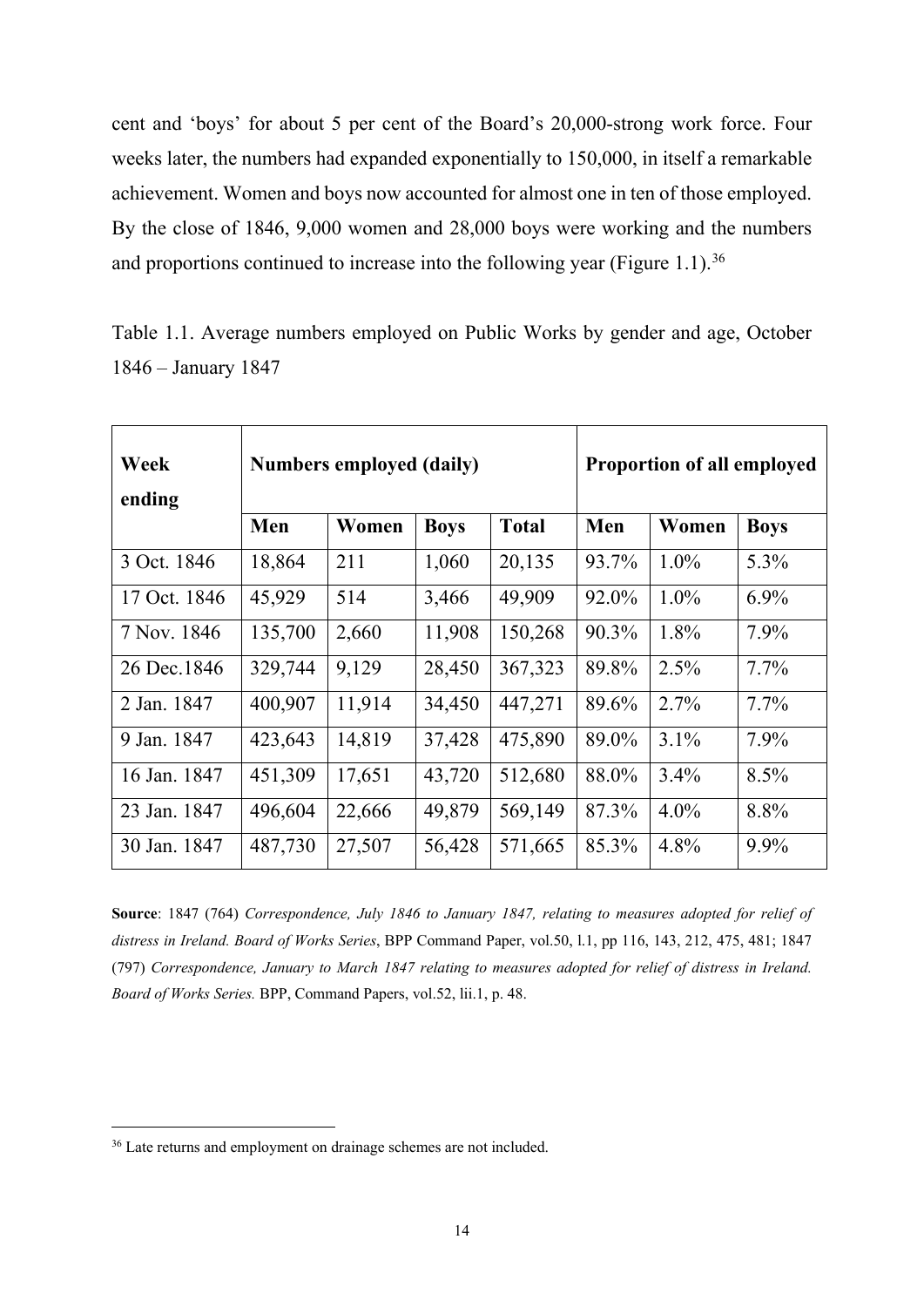The standard policy template, dating from Robert Peel's handling of subsistence crises in 1816-18, had a strong seasonal character. Public works were concentrated in the late spring and early summer during slack periods in the farming cycle, and then wound down or discontinued. The Board of Works did in fact cut back on the schemes in the late summer and early autumn of 1846. However, the second successive failure of the potato crop forced its hand. In the face of widespread destitution, and in the absence of other policies, public work schemes had to be ramped up again. More than a third of a million were back on the payroll at the end of 1846. By the first week of March 1847 a record three-quarters of a million people were employed daily on hundreds of state-sponsored schemes across the island. This is a staggering figure, unprecedented in nineteenth-century Ireland. If we take dependents into account, these schemes were aiding more than three million people at the height of the public works (figure 1.2).  $37$ 

The kinds of criticisms that were made include the slow start to the schemes in some localities, their hasty termination before alternative relief was made available, wage rates that did not take into account the surge in food prices, late payments of wages, and allegations of favouritism and corruption in the allocation of employment. Exceptionally bad weather in the winter of 1846-47 meant exposure to biting winds, sleet and snow. Framed against bleak landscapes, malnourished and poorly-clad gangs of workers struggled to perform manual labour. Many were on piece rates which increased the hardship and discriminated against the weak. Burning up calories through hard labour led to weakened constitutions, leaving workers and indirectly their dependents more vulnerable to infectious diseases.<sup>[38](#page-15-1)</sup>

The easy option for historians and others is to denounce the organisers and the organisation of the public work schemes, bell, book and candle. However, to expect a quick and timely retreat from tried-and-trusted relief measures during the first year of

<span id="page-15-0"></span><sup>&</sup>lt;sup>37</sup> The 1841 census indicates a mean household size of 5.5. Thus, with five or six persons per household, on average, unless there was widespread employment of two persons per household, support for at least three million seems plausible.<br><sup>38</sup> An extreme illustration from two decades later is furnished by public works schemes in parts of Finland

<span id="page-15-1"></span>during the famines of the 1860s where starving men, women and children worked at temperatures of minus 25 degrees. Antti Hakkinen and Henrik Forsberg, 'Finland's Famine Years of the 1860s', in Curran *et al*, ed., *Famines in European Economic History*, p. 111.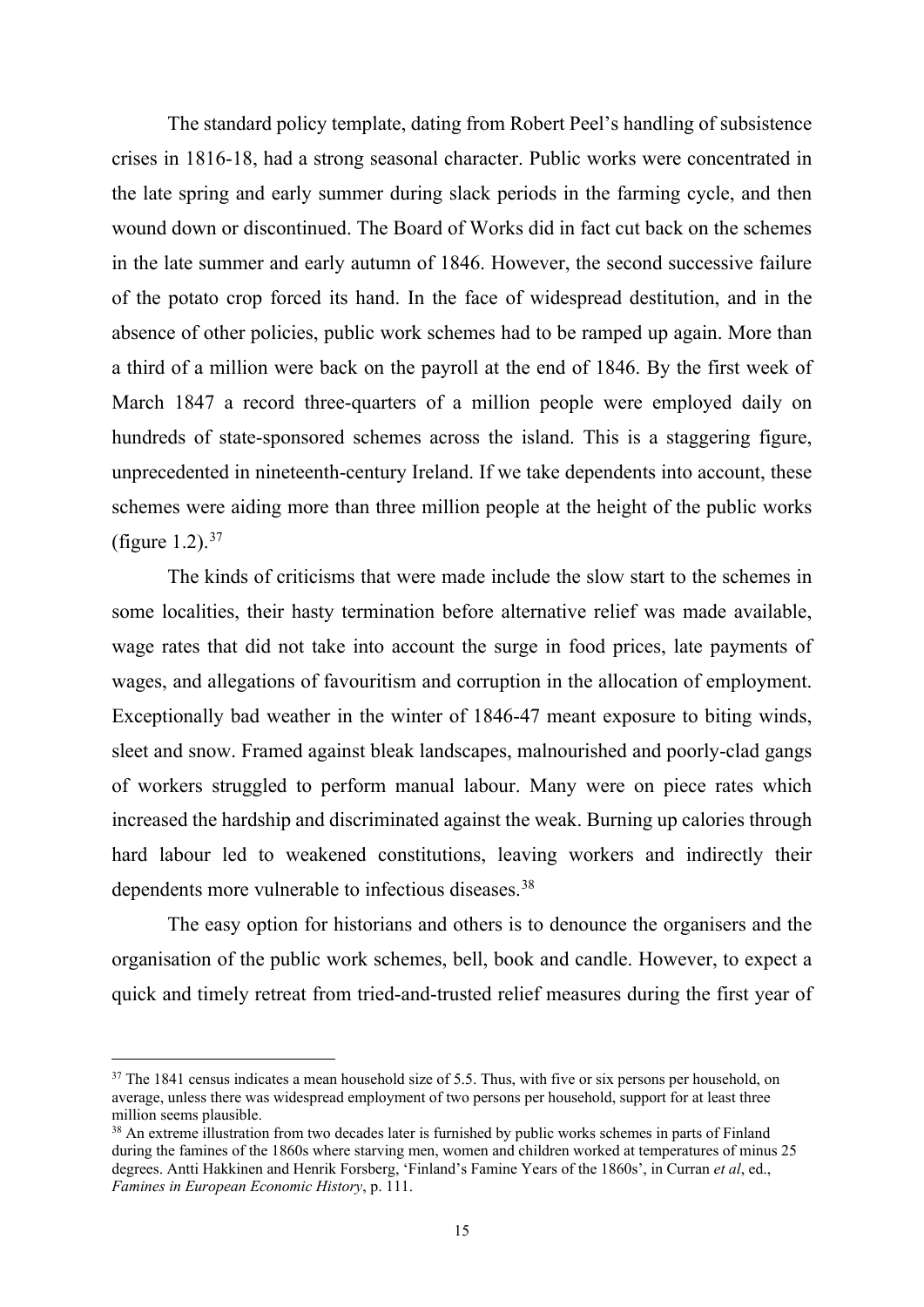severe famine (1846-47) is to assume a degree of responsiveness in political and bureaucratic mindsets not obviously evident in the case of public health calamities in later historical time periods.[39](#page-16-0) (Famine years are best viewed in terms of farming or harvest years, so we are speaking of roughly October 1846 to the summer of 1847.) We might also recall that there was popular support for these schemes. Indeed, proposals to replace them with free soup rations (discussed in the next section) gave rise to protest and rioting *in favour of* work for wages.<sup>[40](#page-16-1)</sup> Still, it was evident by the beginning of 1847 that the government had lost control of the crisis and that new famine relief measures were desperately needed. It is to the discredit of British policy makers, the primeminister Lord John Russell, Charles Wood at the Treasury, Charles Trevelyan as the civil servant primarily responsible for overseeing famine relief, that implementing the switch in policy was delayed until well after the winter of 1846-47.

<span id="page-16-0"></span><sup>&</sup>lt;sup>39</sup> Cases in point might be the flu epidemic following World War 1, the AIDS crisis of the 1980s and for some countries the Coronavirus (Covid-19) pandemic of 2020-21. (The famine year in question above is the harvest year, roughly October 1846 to September 1847.)

<span id="page-16-1"></span><sup>40</sup> Andrés Eriksson, 'Food Supply and Food Riots' in Cormac Ó Gráda ed., *Famine 150* (Dublin, 1997), 67-93; James S. Donnelly jr., *The Great Irish Potato Famine* (Stroud, U.K., 2010), pp. 85-89.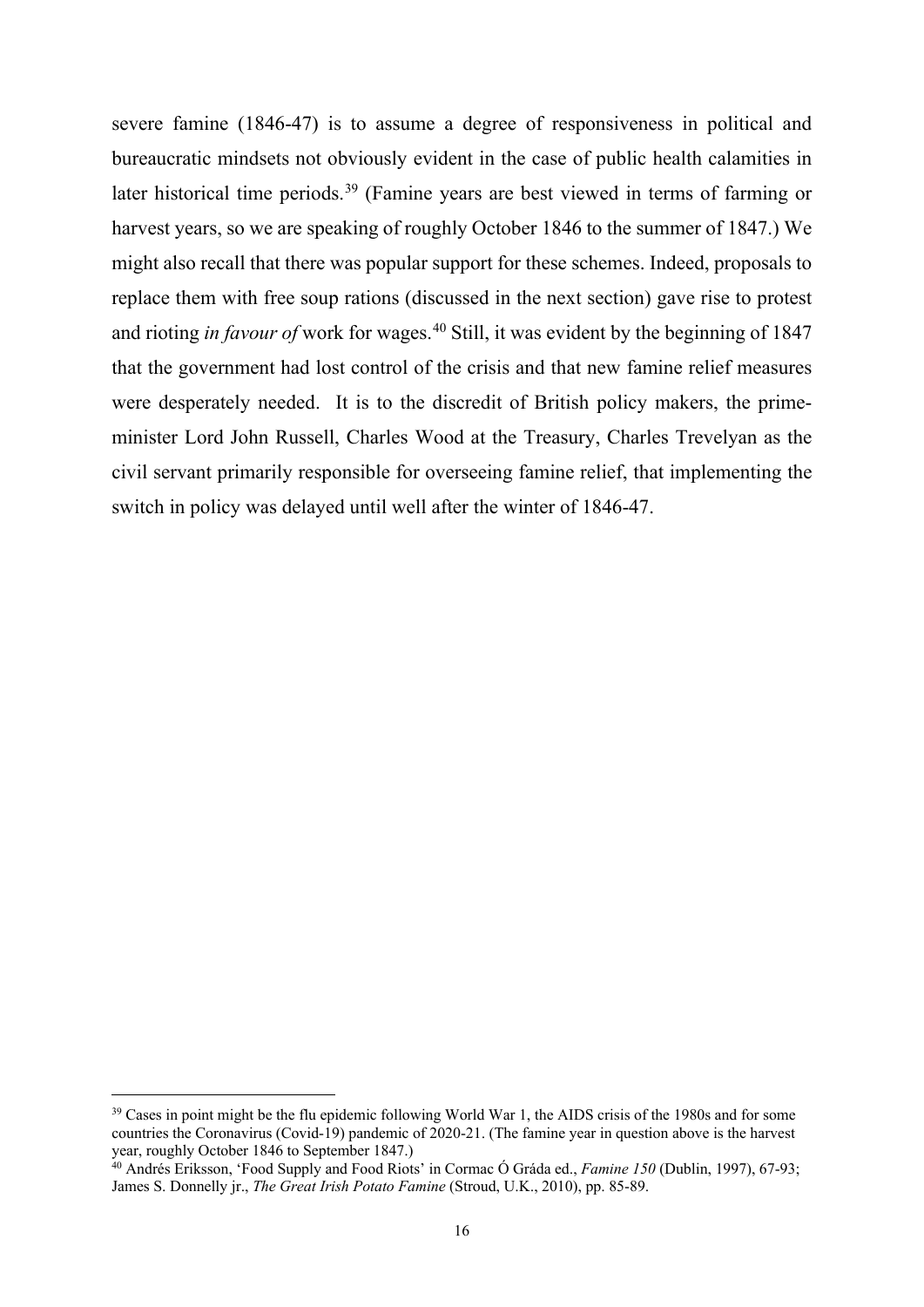

Figure 1.2. Average daily employment on Public Works, Ireland, April 1846 -August 1847

**Source**: 1846 (735) *Correspondence explanatory of the measures adopted by Her Majesty's government for the relief of distress arising from the failure of the potato crop in Ireland*, BPP, Command Papers, vol. 37, xxxvii.41, pp. 317, 336, 351 (average daily figures, average figure for June 1846); 1847 (764) *Correspondence from July 1846 to January 1847 relating to the measures adopted for the relief of distress in Ireland. Board of Works Series*, BPP, Command Papers, vol. 50, L.1, pp.80, 195, 344, 486; 1847 (797) *Correspondence from January to March 1847, relating to the measures adopted for the relief of the distress in Ireland. Board of Works series. [Second part.]*, BPP, Command Papers, vol. 52, lii.1, pp 34, 189; 1847 (834, 860) *Public works - Ireland. Report of the Board of Public Works in Ireland, relating to measures adopted for the relief of distress in June, 1847*, BPP, Command Papers, vol.17, 603, xvii, pp 591, 595, 598 603; 1849 (1047) *Public works, Ireland. Final report from the Board of Public Works, Ireland, relating to measures adopted for the relief of distress in July and August, 1847, with appendices*, BPP, Command Papers, vol.23, xxiii.725, p.732.

# **The Second Phase, Temporary Soup Kitchens, 1847**

The public works schemes proved to be not only of limited value in containing the crisis, they were also costly. Rising food prices, domestically and internationally, inflated the famine relief bill. The people of Ireland accounted for almost 30% of the population of the United Kingdom at this time, so the potential drag on the public finances and the British economy more generally was no small matter. In fact, of the £9-£10 million spent by central government on famine relief (worth about a billion sterling in current value), most of this spending was concentrated in the first half of the famine, the year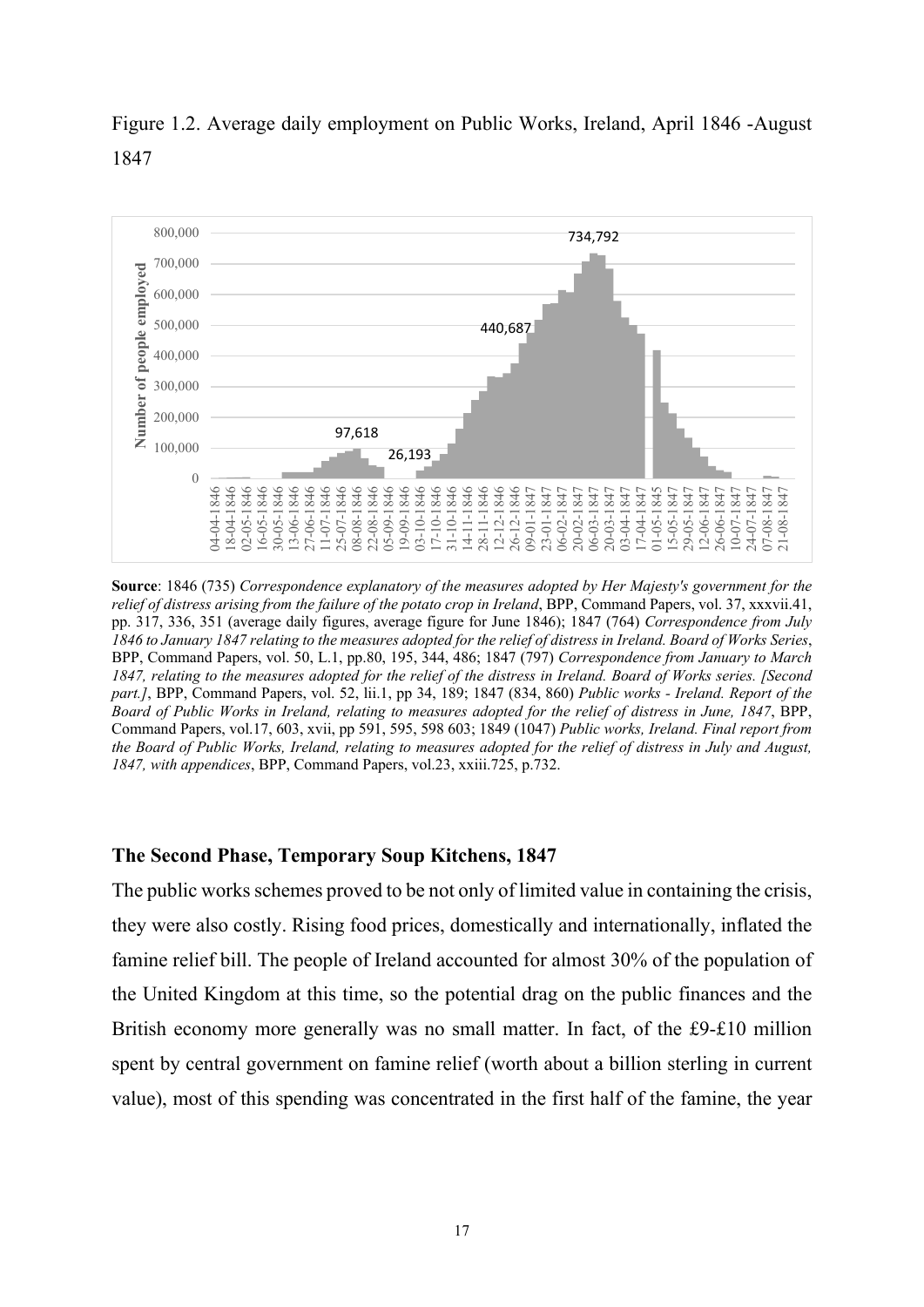1846 and the first two-thirds of 1847. Concerns about cost and the state of the economy sparked the change in policy.<sup>41</sup>

In February 1847 a Temporary Relief (Soup Kitchen) Act was passed to provide emergency food at hundreds of feeding stations across Ireland. The aim was to phase out work schemes that were failing to arrest famine deaths and replace them with soup kitchens and the free distribution of soup and grain rations. [42](#page-18-1) In making this policy shift the government was mirroring the approach of the Quakers (Society of Friends) who were voluntarily providing soup rations in some of the worst affected areas in the west of Ireland. However, in response to a financial panic in April 1847, the government cut back sharply on anticipated public expenditure. For Ireland this meant the precipitate winding down of the massive public works schemes, sometimes before the new feeding stations had come on stream.

The gigantic scale of direct feeding is all the more remarkable when one considers that certain ideological reservations had to be overcome. The previous October Trevelyan had warned an official at the Office of Public Works in Dublin of the dangers of gratuitous relief, offering the almost surreal piece of advice that the official should read particular pages in Edmund Burke's *Thoughts on Scarcity* (1800).[43](#page-18-2) Fortunately, such scruples buckled in the face of mounting evidence as to the reality of the crisis. Table 1.2 gives the numbers of those in receipt of relief under the Temporary Relief Act, although for all periods the totals are underestimates as some electoral divisions failed to make returns to the Commission. By the beginning of June 1847

<span id="page-18-0"></span><sup>41</sup> Read, *The Great Famine in Ireland*, chapters four and five. Expenditure by the central government on famine relief, according to Read, was close to £10 million. He also presents the figure of £8.1 million for famine expenditure by local authorities, while philanthropic aid was on the much lower plane of  $\pounds$ 1- $\pounds$ 2 million.

<span id="page-18-1"></span><sup>42</sup> J. S. Donnelly jr., 'The Soup kitchens', in W. E. Vaughan ed., *New History of Ireland, V: Ireland under the Union, 1801-70* (Oxford, 1989), pp. 272-331.

<span id="page-18-2"></span><sup>43</sup> Mr Trevelyan to Lieutenant-Colonel Jones, 14 October 1846; 1847 (764) *Correspondence from July 1846 to January 1847 relating to the measures adopted for the relief of distress in Ireland. Board of Works Series*, BPP, Command Papers, vol. 50, L.1, p.140; Edmund Burke, *Thoughts and Details on Scarcity* (London, 1800), pp. 31, 40-1, 47-8. Equally curiously, at least to modern ears, at the annual meeting of the Catholic Prelates of Ireland in October 1847, the assembled bishops came out against 'gratuitous relief from the government for the numbers of able-bodied men who are without food' on the grounds that 'such gratuitous relief has a demoralising tendency ...'. See *Battersby's Registry for the Whole World, or the Complete Catholic Directory ... for 1848* (Dublin, 1848), p. 240.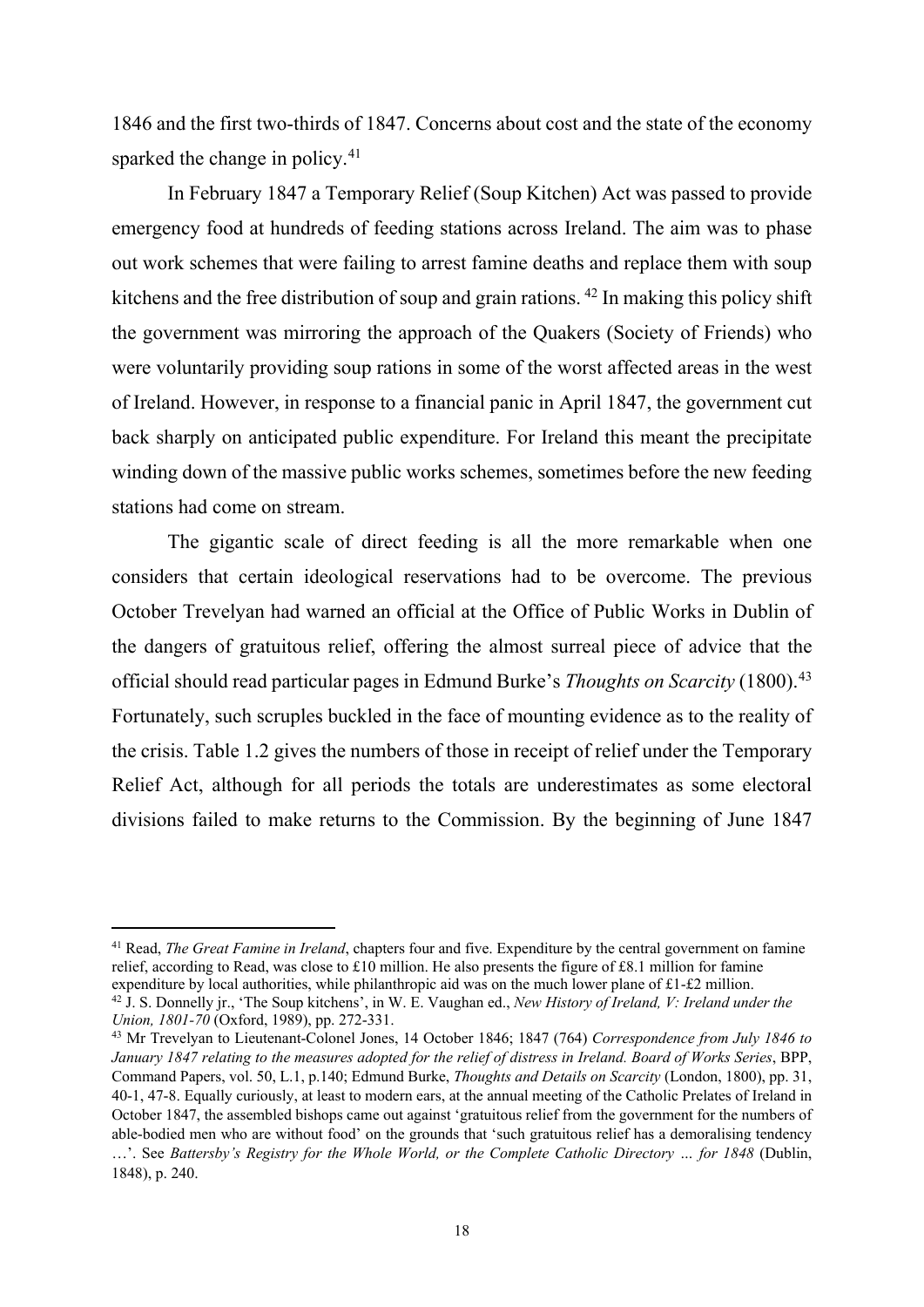more than two million full rations were being distributed daily, but even relief on such a scale was insufficient to stem the rising tide of famine mortality.

The decentralised nature of food relief is worth highlighting. In 1838, less than a decade before the Famine, a poor-law system based on the English model was introduced to Ireland. The country was divided into 130 spatial and administrative units or unions,[44](#page-19-0) each with a workhouse and some medical facilities. The workhouse provided care, under the most austere conditions, for the destitute, the aged and the infirm, and was funded by rates paid by local landlords, tenant farmers and other propertied households.

The new system had taken shape, just about, by the eve of the Famine but it was never designed to deal with subsistence crises, still less famine. Each poor-law union was subdivided into electoral divisions, of which there were 2,049, and these furnished the geographical frame for the deployment of soup kitchens. So, by early July 1847 at least 1,823 of the 2,049 electoral divisions were supplying provisions to 2,343,000 people for free and another 80,000 were catered for at a subsidised charge. Making allowance for some missing returns, it seems a staggering total of 2.6 million full rations were being provided each day, the equivalent of free or subsidised food for 755,00 children and 2,266,000 adults – more than three million people in all, 'exceeding one-third of the entire population of the country'.<sup>[45](#page-19-1)</sup> By this time, only four Poor Law Unions, all in the neighbourhood of Belfast and reflecting local pride as well as superior economic circumstance, remained aloof from the Temporary Relief Act.

The soup kitchens were always intended to be temporary. Indeed, legislation limited the life of the scheme.<sup>[46](#page-19-2)</sup> In line with laissez-faire ideology but responding also to a deterioration in the public finances, Russell's minority government resolved to shift the balance of responsibility for the crisis from the national to the local level. A long-

<span id="page-19-0"></span><sup>&</sup>lt;sup>44</sup> During the Famine some large poor-law unions were sub-divided, for example the Dingle peninsula was hived off from Tralee, to create a more manageable administrative unit. By 1851 there were 163 poor-law unions.

<span id="page-19-1"></span><sup>&</sup>lt;sup>45</sup> 1847 (836), *Distress (Ireland). Third report of the Relief Commissioners*, BPP, Command Papers, vol. 17, xvii.103, p. 3; 1847-48 (876) *Distress (Ireland.) Fifth, sixth, and seventh reports of the Relief Commissioners, and correspondence connected therewith,* BPP, Command Papers, vol.29, xxix.27, p.3.

<span id="page-19-2"></span><sup>46</sup> The Act would remain in operation only until the 1847 harvest, and 'no warrant shall be issued under this Act, nor shall any grant or loan be made by the Commissioners of Her Majesty's Treasury in aid of any rate to be levied under this Act, after the First Day of October in this year [1847]' 1847 (19), *Bill got Temporary Relief of Destitute Persons in Ireland*, BPP, Bills & Acts, I, I.243, p.8.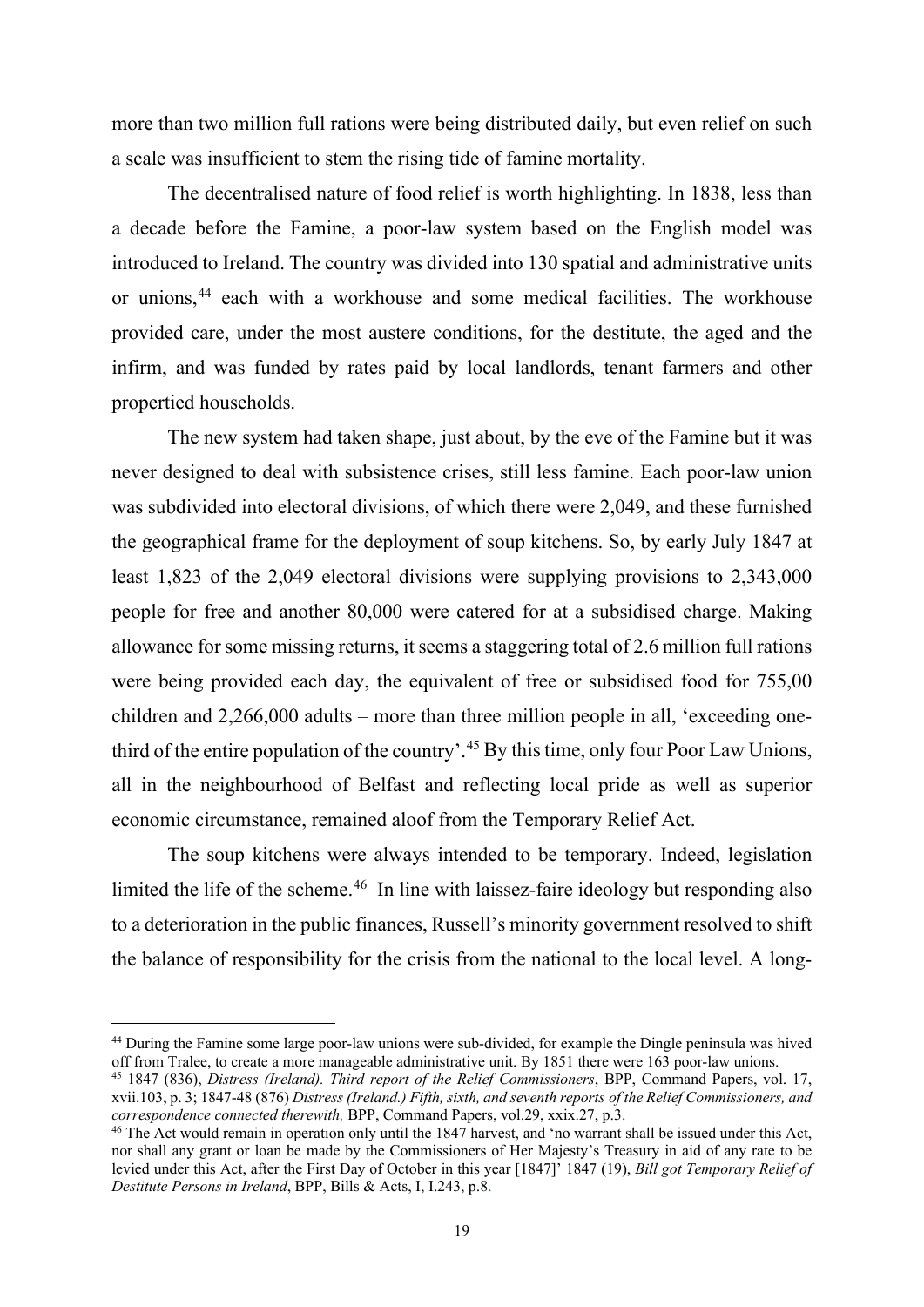standing antipathy towards the Irish landlord class on the part of Whig and radical politicians, rather than towards the common people, made the policy shift even more attractive at Westminster.[47](#page-20-0) So, Lord John Russell's government threw the burden of famine relief back on Ireland and its rate payers. With ill-founded optimism the cabinet chose to believe that a 'very abundant' harvest was in the offing in the autumn of 1847.<sup>[48](#page-20-1)</sup> Henceforth, Irish property rather than central government would be responsible for Irish poverty.[49](#page-20-2)

Table 1.2. Numbers in receipt of relief under the Temporary Relief Act, 1847 (various periods)

|               | <b>Electoral divisions</b> |                             |                  | <b>Rations</b> |           |              |                    |
|---------------|----------------------------|-----------------------------|------------------|----------------|-----------|--------------|--------------------|
| Date          | Providing<br><b>Relief</b> | <b>Returns</b><br>deficient | Not under<br>Act | Free           | Sold      | <b>Total</b> | Cost per<br>ration |
| 15 May 1847   | 1,248                      | <b>NA</b>                   | NΑ               | <b>NA</b>      | <b>NA</b> | <b>NA</b>    |                    |
| 5 June 1847   | 1,677                      | 312                         | 60               | 1,923,361      | 92,326    | 2,015,687    | $2\frac{1}{2}d$ .  |
| 3 July 1847   | 1,823                      | 166                         | 60               | 2,342,900      | 79,636    | 2,422,536    | 2d.                |
| 31 July 1847  | 1,707                      | 283                         | 59               | 1,845,868      | 45,839    | 1,891,707    | 2 d.               |
| 28 Aug. 1847  | 888                        | 210                         | 951              | 772,725        | 9,795     | 782,520      |                    |
| 11 Sept. 1847 | 563                        | 60                          | 1,426            | 400,100        | 42,639    | 442,739      |                    |

Note: There were 2,049 electoral divisions in Ireland in 1847.

Source: 1847 (819) *Distress (Ireland). Second report of the Relief Commissioners*, British Parliamentary Papers (BPP), Command Papers, vol. 17, xvii.75, p.3; 1847 (836) *Distress (Ireland). Third report of the Relief Commissioners,* BPP, Command Papers, vol.17, xvii.103, p.9; 1847 (859) *Distress (Ireland). Fourth report of the of Relief Commissioners,* BPP, Command Papers, vol. 17, xvii.143, p.3; 1847-48 (876) *Distress (Ireland). Fifth, sixth and seventh reports of the Relief Commissioners, and correspondence connected therewith,* BPP, Command Papers, vol.29, xxix.27, p.3-7.

<span id="page-20-0"></span> $47$  This point in often misunderstood by writers who view the tussles over relief policies as mainly expressions of anti-Irish racism or colonial domination. Relatedly, they tend to downplay the variety of contemporary understandings of the role of the state in society, and the constraints these implied, as well as the real-world dilemmas facing policy makers.

<span id="page-20-1"></span><sup>48</sup> 1847 (859) *Distress (Ireland). Fourth report of the of Relief Commissioners,* BPP, Command Papers, vol. 17, xvii.143, p.3.

<span id="page-20-2"></span><sup>49</sup> Daly, *Famine in Ireland*, pp. 92-93.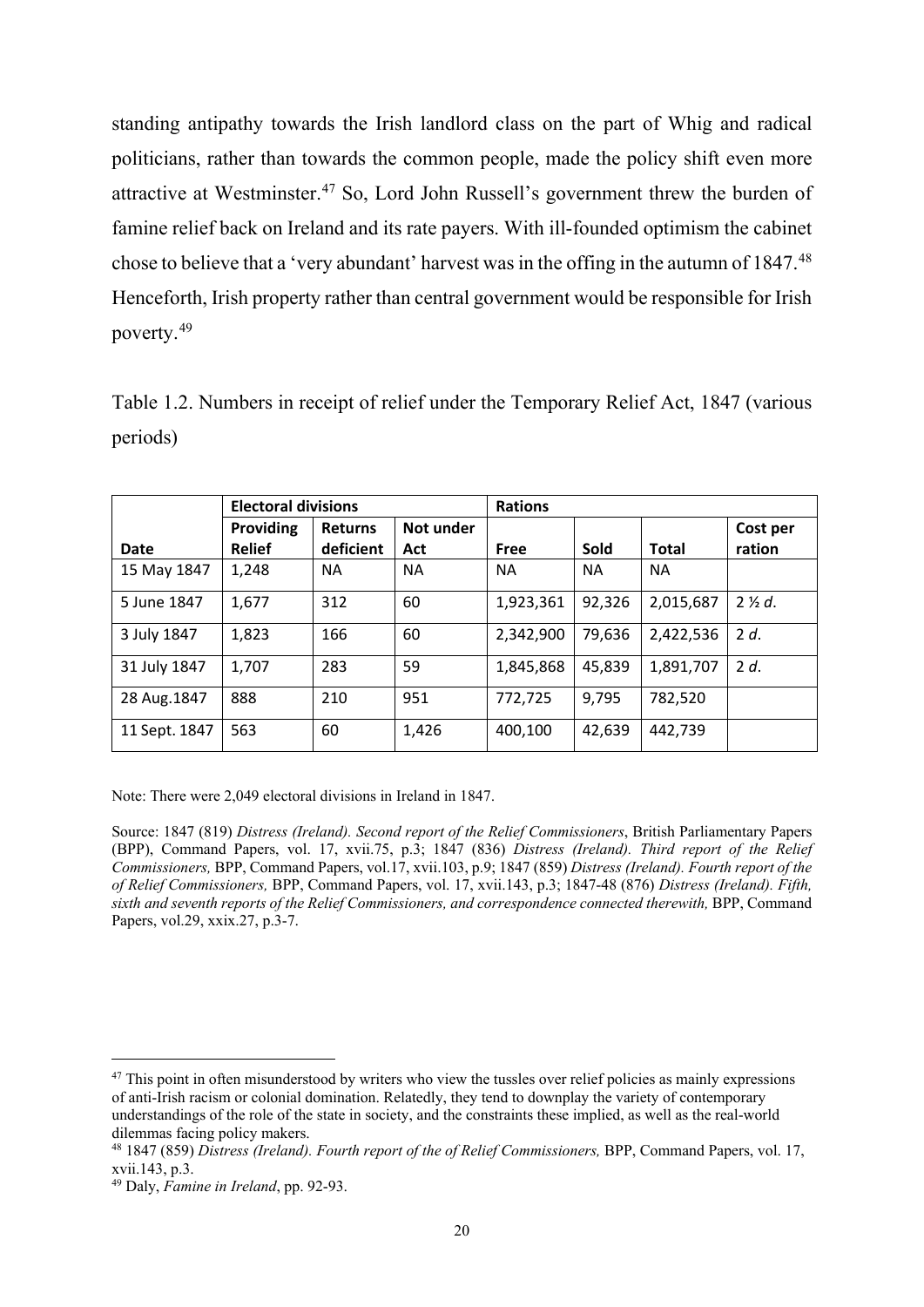Inevitably with a country-wide scheme, there were difficulties and delays. There was dismay in different parts of Ireland at the rapid winding down of the public works schemes from their peak in the first week of March 1847 when an army of 735,000 workers was on the pay roll. Moreover, as mentioned, in some localities the work schemes were dismantled before the alternative of the direct feeding of the poor was phased in, adding a new twist to the older notion of a hungry gap. There were also complaints about the nutritional quality of the soup and this seems to have varied between localities. The lack of fresh vegetables in the diet led to a further infliction, that of scurvy, arising from vitamin C deficiency.

The achievements of this short-lived famine relief measure should not be gainsaid. A vast network of soup kitchens was created across the country and at its peak in July 1847 some three million rations were being distributed daily. There is no doubt that many lives were saved. Broadly speaking, this distinctive episode in famine relief took centre stage from April 1847 to August of that year. It was a temporary measure and always intended to be so. That is the key criticism. After less than six months in operation, most of the soup stations were phased out in August and September 1847. Russell's minority government, heavily influenced by the apprehensions of Charles Wood, Chancellor of the Exchequer (1846-52) regarding the state of public finances, had come to the conclusion that Irish property, rather than central government, should pay for Irish poverty. The new master plan, which was consistent with Whig ideology and the interests of British taxpayers, was to phase out from mid-August onwards the direct provision of food and to throw the burden of Famine relief back on the 130 poorlaw unions into which Ireland had been divided, using the workhouse in each union as the coordinating centre for indoor and outdoor relief. Executed with haste, this meant the property owners of Ireland, landlords, merchants, tenant farmers with a valuation greater than £4 became responsible for shouldering the huge burden of famine poverty. With this momentous shift in policy, famine relief entered its third phase.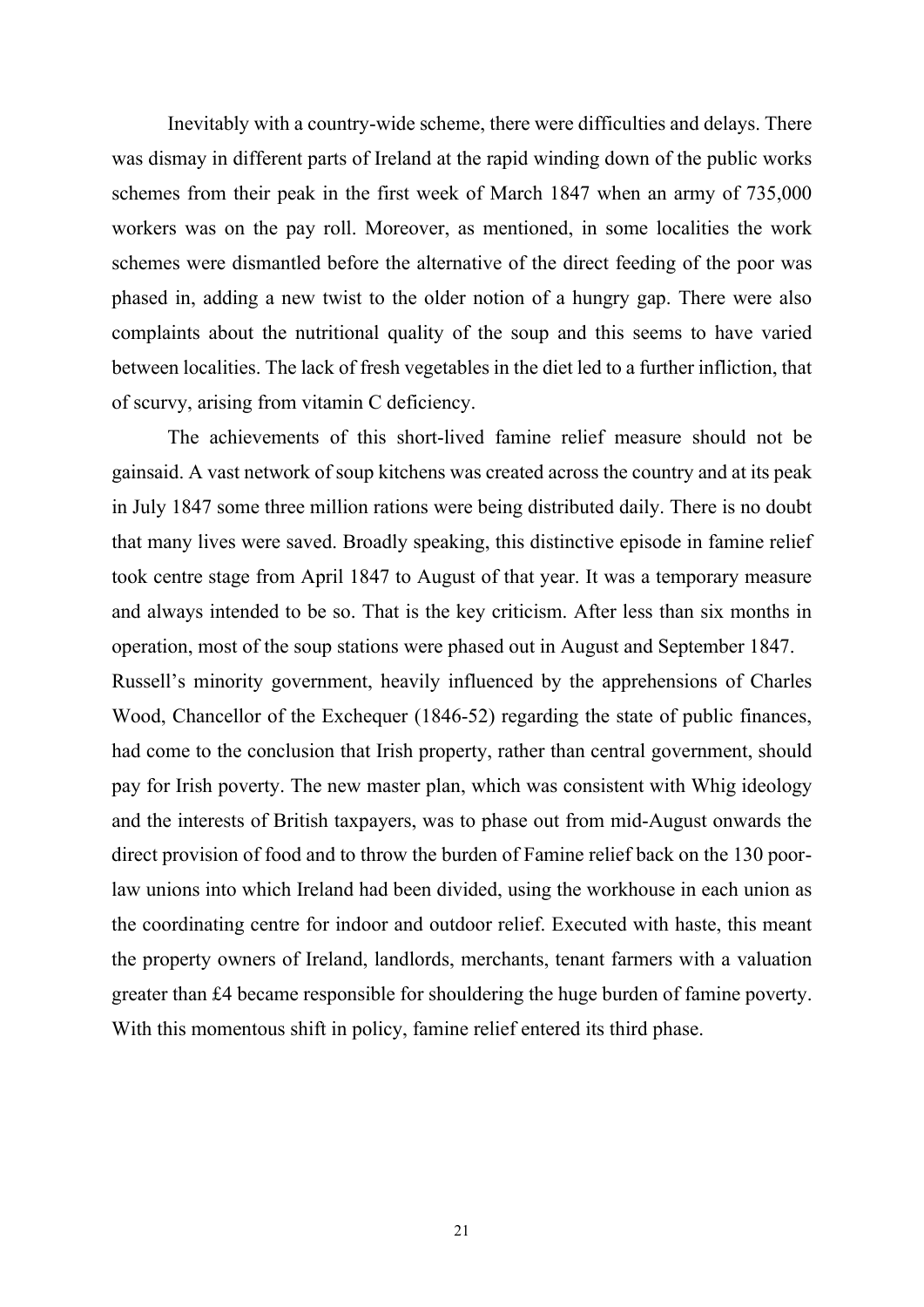#### **The Third Phase: October 1847 onwards**

In the autumn of 1847, the Irish poor faced into their third year of hunger. The principal safety net for the destitute was now the poor law, funded by local property holders. Philanthropic donations continued but on a reduced scale as donor fatigue set in. Entering the bleak world of the workhouse was the test of destitution, in effect a rationing device. Families were broken up and the sexes rigidly segregated. Institutional discipline was strict. Meals were barely sufficient. Worst of all, the crowded workhouses were centres for the dissemination of disease. Mortality soared, especially in the winter months. The workhouse was the refuge of last resort and a dangerous one at that. Some entered, or were sent by relatives in a heavily diseased and emaciated state, simply to get a coffin and a decent burial. At times, some could not even gain admission due to overcrowding. The disastrous consequences were soon evident, not only in high death rates but also in the fact that many of the poor-law administrations in the west of Ireland went bankrupt. Still, the British government persisted with the policy that Irish property should pay for Irish poverty.

The policies pursued by the poor-law guardians evolved over time. Resistance to giving relief outside the workhouse had to be relaxed during the second half of the Famine. Initially the 'impotent poor', defined as the aged, the sick, and widows with more than two children, were allowed to be relieved outside of the workhouse (known as 'outdoor relief'). By early 1848 in the south and west where the workhouses were overflowing, it proved necessary to give outdoor relief to the able-bodied poor as well. The destitution test had to be foregone, at least temporarily.

Disease was of course the big killer and the poor-law system struggled to provide infirmaries and fever sheds to contain infection. Fermoy workhouse in County Cork furnishes a dire example of the kinds of problems that might be encountered: the mixing of sick and healthy led to a 24 per cent death rate in its workhouse in the first three months of 1847.<sup>[50](#page-22-0)</sup> As if the challenges weren't forbidding enough, in 1849 a cholera epidemic, largely unrelated to hunger, swept through the country and carried off more than 40,000 souls.

<span id="page-22-0"></span><sup>50</sup> Donnelly, 'Administration of poor relief', p. 318.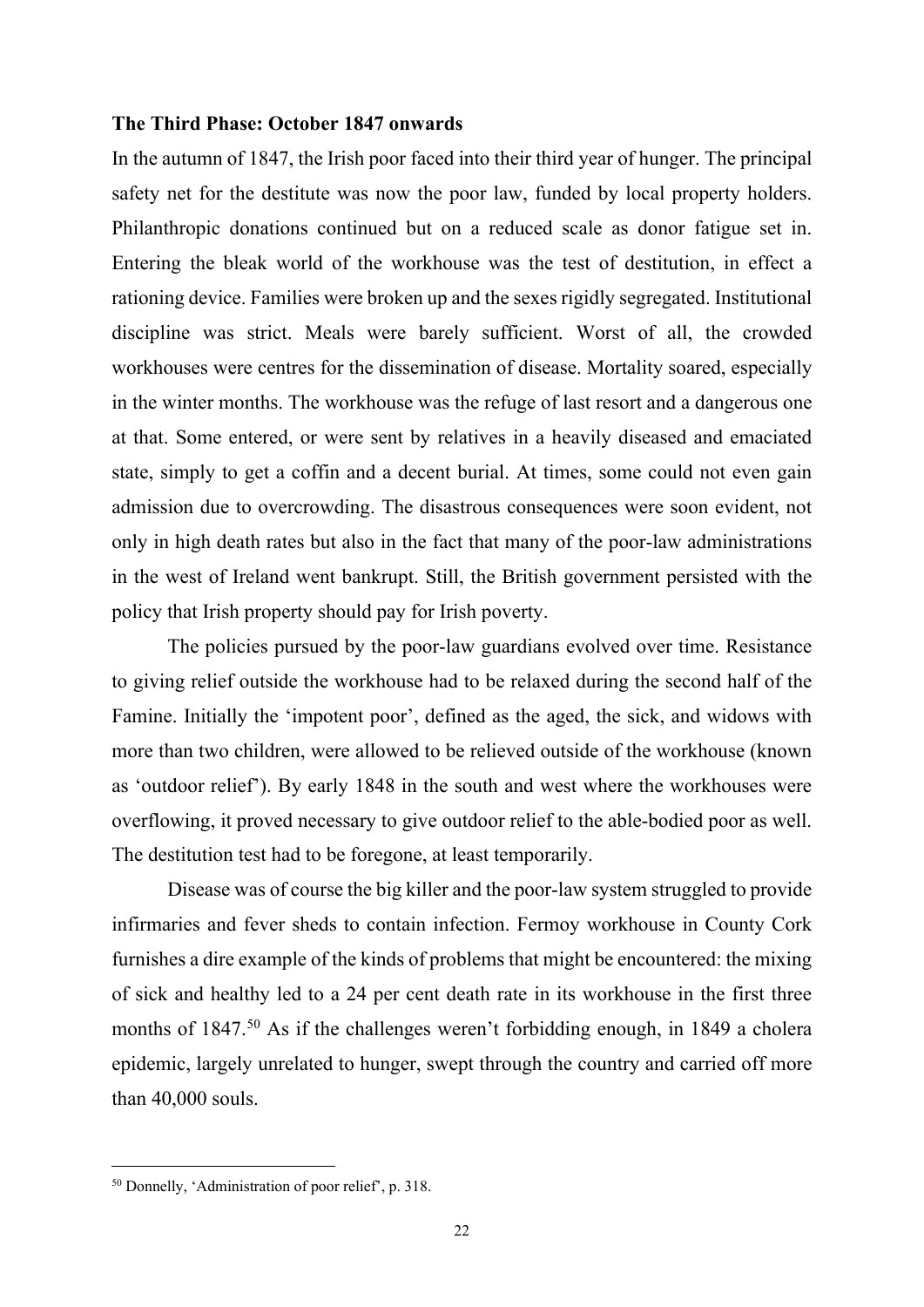The effectiveness of the poor law system has been much debated. While the system undoubtedly saved lives, it put others at risk because of the way diseases spread in confined spaces. The major problem, to take a very different economic context, was similar to that faced by poor law unions in northern England.<sup>[51](#page-23-0)</sup> Just as workhouses were not built to deal with mass unemployment in factory towns, where thousands could be turned out of work at a moment's notice, the Irish system was not designed to cope with the mass destitution caused by famine conditions. Poor-law provision in Ireland was for 100,000, not the millions that were thrown onto public assistance. It has been largely forgotten that George Nicholls, the architect of the Irish poor-law system, had in fact anticipated this point: 'The occurrence of a famine, however, if general, seems to be a contingency altogether above the powers of a Poor Law to provide for'.<sup>[52](#page-23-1)</sup>

# **Complexities and the Great Famine**

It is no easy task to grasp the complexity as well as the horror of the Great Famine. It was a catastrophe that unhinged the lower strata of society, yet left many of the better-off little affected materially.<sup>[53](#page-23-2)</sup> We know little of the psychological coping mechanisms at different levels of society, though it is a sobering thought that in the Franciscan convent of Broad Lane, on the edge of a slum in the centre of Cork city, the members of this male religious community enjoyed bread, meat, vegetables, wine and whiskey all through the crisis.[54](#page-23-3) Living like lords, we might say, and they were not alone. None of the temporal lords of the land were reported to have suffered from hunger, still less starvation.

This is but one of many paradoxes. Another is that the Irish Famine took place less than two centuries ago when serious subsistence crises had vanished from most parts of Europe. There is not only its lateness in historical time to consider, it took place

<span id="page-23-0"></span><sup>51</sup> On issues relating to the new English poor-law see Nicholas C. Edsall, *The Anti-Poor Law Movement, 1834- 44* (Manchester, 1971); Felix Driver, *Power and Pauperism: The Workhouse System, 1834-1884* (Cambridge, 1993), pp.147-163; Lewis Darwen, *Implementing and Administering the New Poor Law in the Industrial North: A Case Study of Preston Union in Regional Context, 1837-1861,* (unpublished PhD thesis, Nottingham Trent University, 2016), pp. 163-165.

<span id="page-23-2"></span><sup>53</sup> Enda Delaney, 'There but for the Grace of God Go I': Middle-Class Catholic Responses to Ireland's Great Famine', *English Historical Review*, 135, issue 577 (December 2020), pp. 1433-1460.

<span id="page-23-1"></span><sup>52</sup> *Poor Laws - Ireland: Three Reports by George Nicholls Esq* (London 1838), p. 37.

<span id="page-23-3"></span><sup>54</sup> Kennedy and Murphy eds., *Franciscan Community at Cork*, *passim*.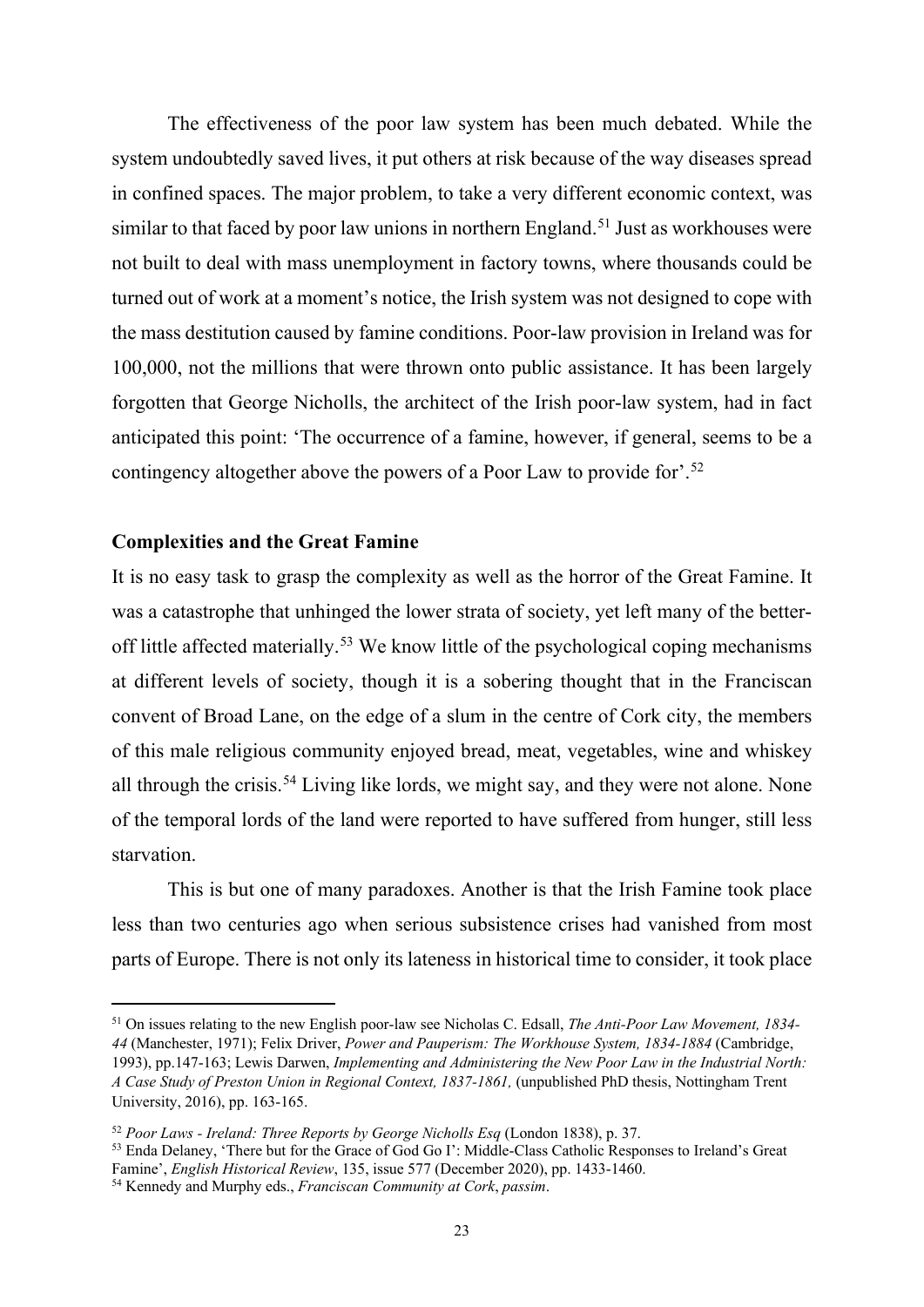within the context of one of the most economically and politically advanced countries in the world. By the same token, we should not ignore the existence at that time of great swathes of poverty, economic insecurity and slum housing across industrialising Britain. Still, in United Kingdom terms the Irish famine was a regional rather than a national disaster. In Ireland no such geographical distancing was possible, although the severity was much more pronounced in the western areas of the country.

Little wonder that we encounter angry voices in the Death Census (see earlier) that prefigure the more politicised interpretations of later commentators. So how might we conceptualise, interpret and judge? The ecological is a natural starting point. The potato blight originated in the world of nature. It was an unanticipated, tuber-destroying fungal disease that spread with alarming speed and thoroughness. Its power of destruction was almost total, in a way that had no parallel among harvest failures affecting cereals and other foodstuffs. It was unstoppable at the time; worse still, it kept coming back.

Irrespective of origins, the impact of a natural disaster is greatly influenced by the nature of the society it lashes and that society's international support networks. The ramshackle character of Irish economy and society in the middle of the nineteenth century is hardly in doubt, particularly in its lower reaches. Its vulnerability had much to do with the pressure of decades of runaway population growth in a largely agrarian economy, a bottom-heavy social structure and the consequent retreat to a risky, lowcost, if nutritious mono-diet. The effect of harvest failure is also influenced by the scale of the food deficit. Deaths were inevitable, as they would have been in most European societies at the time under conditions of repeated destruction of the principal foodstuff. In that sense Irish society was unlucky to have to undergo an ordeal reserved for it alone. Perhaps the closest in terms of exposure were the Highlands and Islands of Scotland but even there famine mortality was on a much lower plane due in part to the paternalism of Scottish landlords and the charitable exertions of Presbyterian churches.<sup>[55](#page-24-0)</sup>

Ireland was also unlucky in terms of the timing of the scourge. Rigid versions of political economy were in the ascendant, which would not have been the case a few

<span id="page-24-0"></span><sup>55</sup> T.M. Devine, *The Great Highland Famine: Hunger, Emigration and the Scottish Highlands in the Nineteenth Century* (Edinburgh, 1988).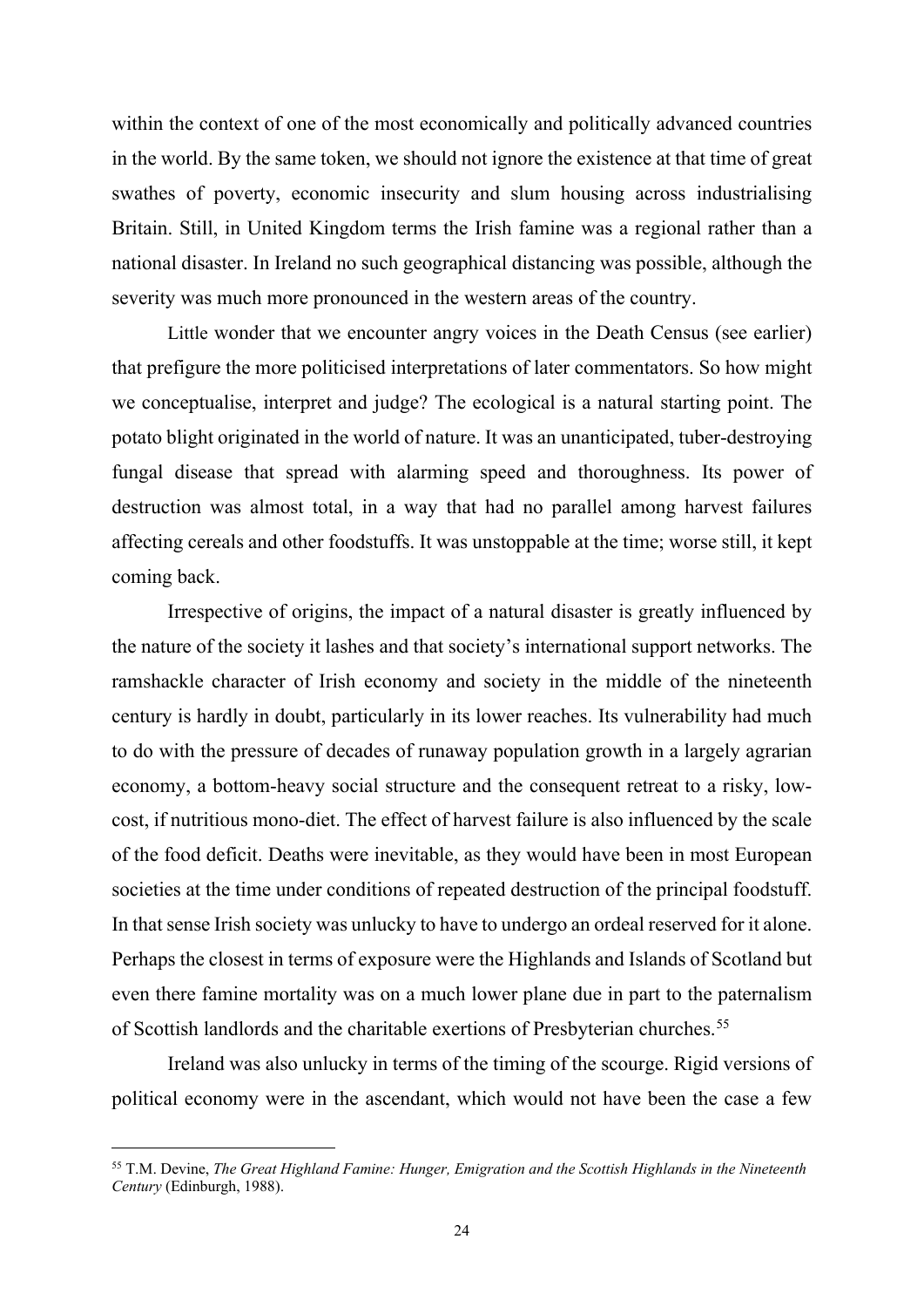decades later. More immediately, a financial panic in April 1847 and an economic recession (short-lived as it turned out) in Britain caused the Chancellor of the Exchequer to rein in public expenditure, including spending on famine relief. There is still controversy as to the relative importance of economic ideology as against over-reaction to shorter-term economic disturbances in determining policy shifts. In a recent revisionist intervention, Charles Read argues that the financial panic of April 1847, and the fears it engendered as to the stability of the public finances, led directly to less generous provision for famine relief than originally envisaged.[56](#page-25-0) Read places particular stress on confused macro-economic policy thinking, operating largely independently of the prevailing ideologies of laissez faire and providentialism. Enda Delaney, by contrast, places the main emphasis on ideological dogma limiting state intervention.<sup>[57](#page-25-1)</sup>

There is an aspect of political economy that has received insufficient attention. The idea of local responsibility (and indeed individual responsibility) was deeply ingrained in conventional thinking and came to play the dominant part in the later years of the Irish Famine. The transfer of responsibility from the Treasury to the poor-law unions in Ireland in the autumn of 1847, while certainly self-serving was not as peculiar as might appear to later eyes. The poor-law institutions in Liverpool were almost overwhelmed by the tens of thousands of destitute, fever-carrying Irish disembarking in the city in 1846-47.[58](#page-25-2) The city fathers and local politicians lobbied vigorously for financial support, arguing this was a national emergency. However, Westminster rebuffed these demands and insisted that the relief of poverty and destitution was a *local* and not a national responsibility.[59](#page-25-3) Local authorities in Liverpool, Glasgow and other places in Britain in turn saw these destitute migrants as the responsibility of Irish landowners and sent many back to Ireland. In mitigation, they might well argue that Irish landowners were in receipt of a substantial rental income of £10-£12 million

<span id="page-25-0"></span><sup>56</sup> Charles Read, 'Laissez-Faire, the Irish Famine, and British Financial Crisis', *Economic History Review*, 69 (2016), pp. 425-29.

<span id="page-25-1"></span><sup>57</sup> Delaney, *Curse of Reason*, pp. 166-84.

<span id="page-25-2"></span><sup>&</sup>lt;sup>58</sup> Frank Neal, *Black '47: Britain and the Famine Irish* (Basingstoke, 1997), *passim*. It may not be totally unconnected that James Joyce, in *Finnegans Wake*, made a point of referring to the city as 'Liverpoor'. <sup>59</sup> Lewis Darwen, Donald MacRaild, Brian Gurrin, Liam Kennedy, "Unhappy and Wretched Creatures": Charity, Poor Relief and Pauper Removal in Britain and Ireland during the Great Famine', *English Historical* 

<span id="page-25-3"></span>*Review*, 134, issue 568 (June, 2019), pp. 589-619.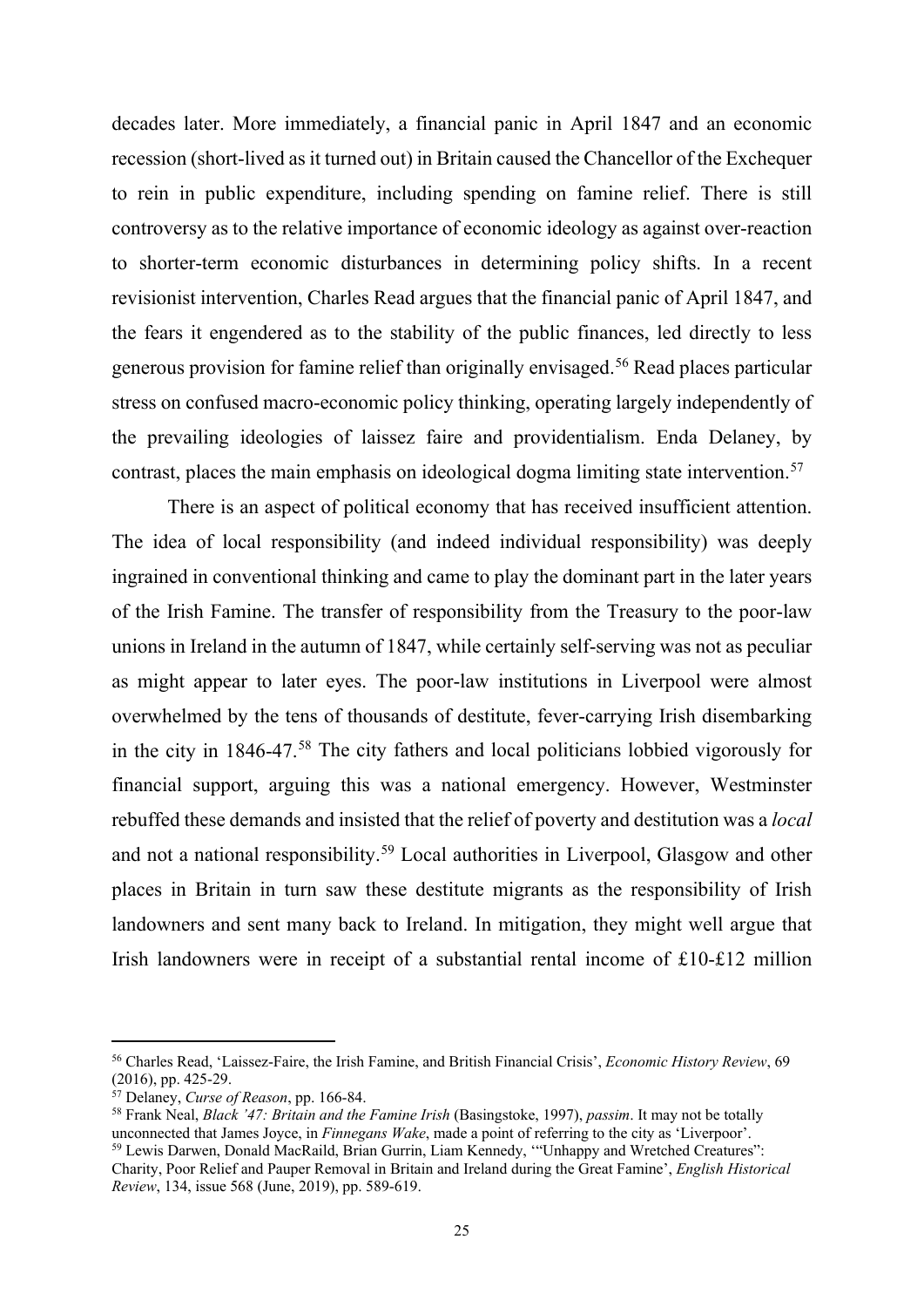annually, they did not pay income tax unlike their British counterparts, and hence might be expected to pay for the poverty arising on their estates.

Perhaps there is another sense in which Ireland was unlucky in terms of timing. For all its dark associations, the Irish poor-law system was a reforming institution that furnished a safety net for the destitute in normal times. An intriguing counterfactual is that, on balance, it might have been better if Ireland had not had a poor law system in the 1840s. Had its introduction been delayed by a decade or so, this set of institutions would not have been available to the Whig government in 1847 when responsibility was thrown back on the Irish poor law and Irish property holders. In that case, presumably the Government would have been obliged to continue with more *ad hoc* measures such as the soup kitchens, support for emigration schemes, and perhaps a renewed public works programme. Food prices were falling from their inflated famine levels as early as the summer of 1847. Between June and July alone the cost of supporting an applicant at a feeding station fell by 20% (Table 1.2), and the trend in the prices of basic foodstuffs was downwards.<sup>[60](#page-26-0)</sup> Had the state persisted with the policy of directly feeding the impoverished millions it would have benefited from progressively reducing costs.

So, to summarise: when the luck of the Irish ran out, it ran out with a vengeance. The Famine was precipitated by an 'ecological accident' (the potato blight); $61$  its impact was shaped by long-run economic and demographic forces (rapid population growth, declining living standards and declining food security); it was both ameliorated and aggravated by political stances at Westminster (on the part of Tories, Whigs and O'Connell's ineffectual Repeal party); and it was shaped locally by the behaviour of landlords, labour-employing farmers and poor-law guardians. The role of many Irish landlords in dispossessing or evicting tens of thousands of cottiers and smallholders played out at local level and was a potent force in producing destitution and death.<sup>[62](#page-26-2)</sup> Some Irish tenant farmers were equally ruthless in dispensing with the services of their agricultural labourers or gobbling up the holdings of destitute cottiers

<span id="page-26-0"></span><sup>60</sup> Liam Kennedy and Peter M. Solar, *Irish Agriculture: A Price History* (Dublin, 2007), pp. 140-52.

<span id="page-26-1"></span><sup>61</sup> Cormac Ó Gráda, *The Great Irish Famine* (Cambridge, 1995), p. 68

<span id="page-26-2"></span><sup>62</sup> James S. Donnelly, jr., *Irish Potato Famine* (2010), pp. 138-40.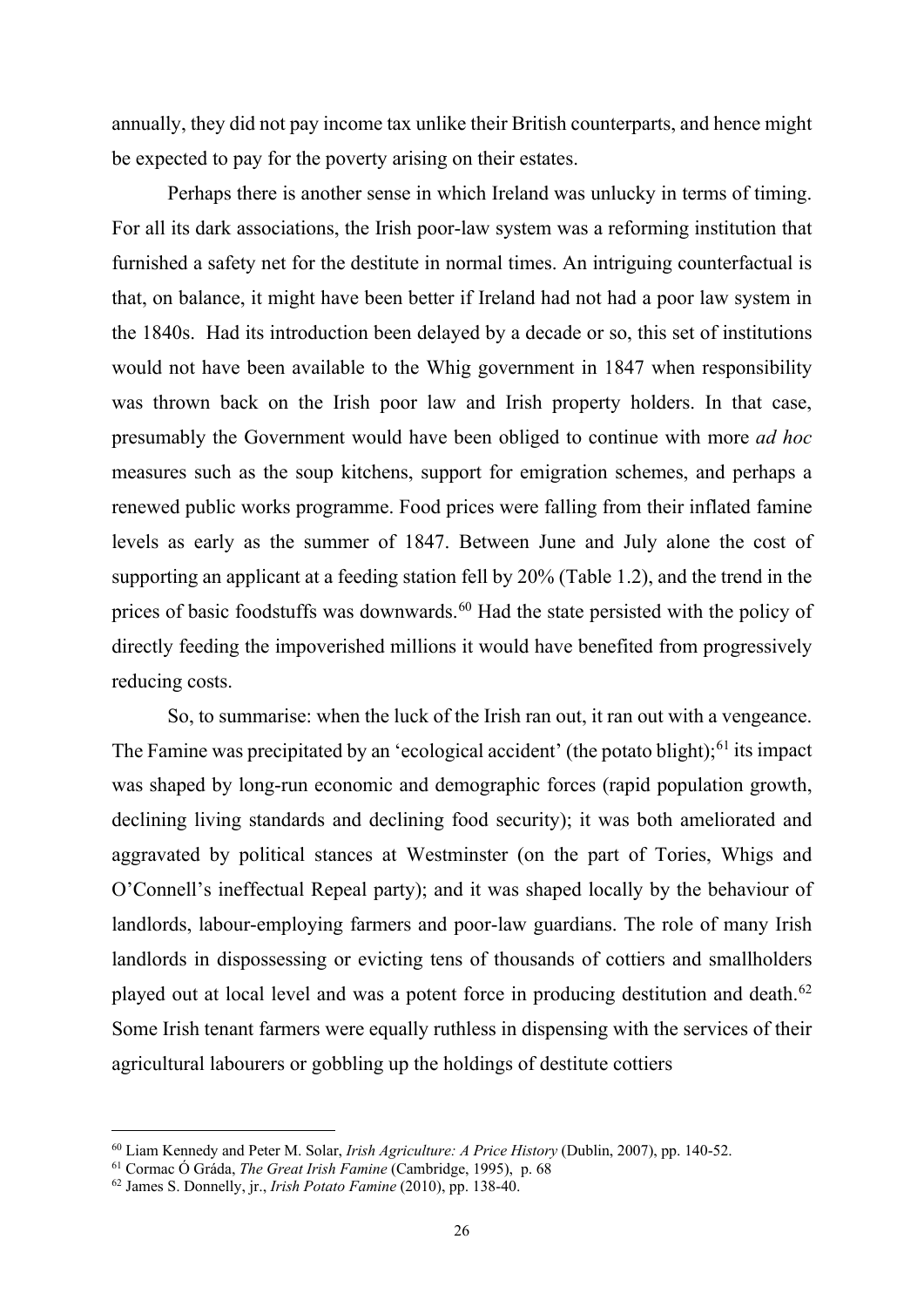Harvest failure across northern Europe in 1846 made accessing cereals from neighbouring countries both difficult and costly. But in important other respects the international environment of the 1840s was broadly favourable to those at risk of starvation. The plight of the Irish attracted world-wide attention. The British Association was especially effective in coordinating fundraising in the neighbouring island and channelling charitable relief to Ireland. Queen Victoria personally donated £2,000 and the Pope less than half that, at 800 crowns. British, American and Irish Quakers were trailblazers in developing relief initiatives. American charity and grain shipments helped, and the UK's shift towards free trade in foodstuffs after 1846 was a positive development. Especially important were the remittances of emigrants sent back to families in Ireland which helped pull hundreds of thousands of kin across the Atlantic, in many cases, to a better life in the New World. In effect, emigration turned out to be an important form of famine relief.<sup>[63](#page-27-0)</sup> Helpfully, fares to North America had fallen heavily during the 1830s and 1840s.<sup>[64](#page-27-1)</sup> An implication here is that state support for emigration could have been an effective means of famine relief but Treasury funding was pared back in 1847. The tragedy of contemporary refugees from Africa, Asia and Latin America denied entry to Europe or North America, reminds us that the labour markets of Britain and North America were open to Irish migrants in the nineteenth century. These employment lifelines saved many lives.

# **Explaining famine: two approaches**

A distinction is drawn in the academic literature between famines caused by an absolute shortage of food and famines where the supply of food overall was adequate but for various reasons was not available to the poorer sections of society. Examples of the first are harvest shortfalls or the destruction of food stocks through warfare. The pioneering work of the Indian economist, Amartya Sen, shifted the emphasis from these traditional

<span id="page-27-0"></span><sup>63</sup> Cormac Ó Gráda and Kevin H. O'Rourke, 'Migration as Disaster Relief: Lessons from the Great Irish Famine', *European Review of Economic History*, 1, no. 1 (1997), pp. 3-25.

<span id="page-27-1"></span><sup>64</sup> John Killick, 'Transatlantic steerage fares, British and Irish migration, and return migration, 1815–60', *Economic History Review*, 67, no.1 (2014), pp. 170-191. The average steerage fare on transatlantic shipping from Liverpool to Philadelphia, USA, was £5 in 1831, £3.6 in 1840, £3.2 in 1846. Fares rose marginally during the later famine years but were as low as £3.2 in 1851, by which time emigration had fallen from the exalted levels of more than 200,000 per year to 150,000 for that year.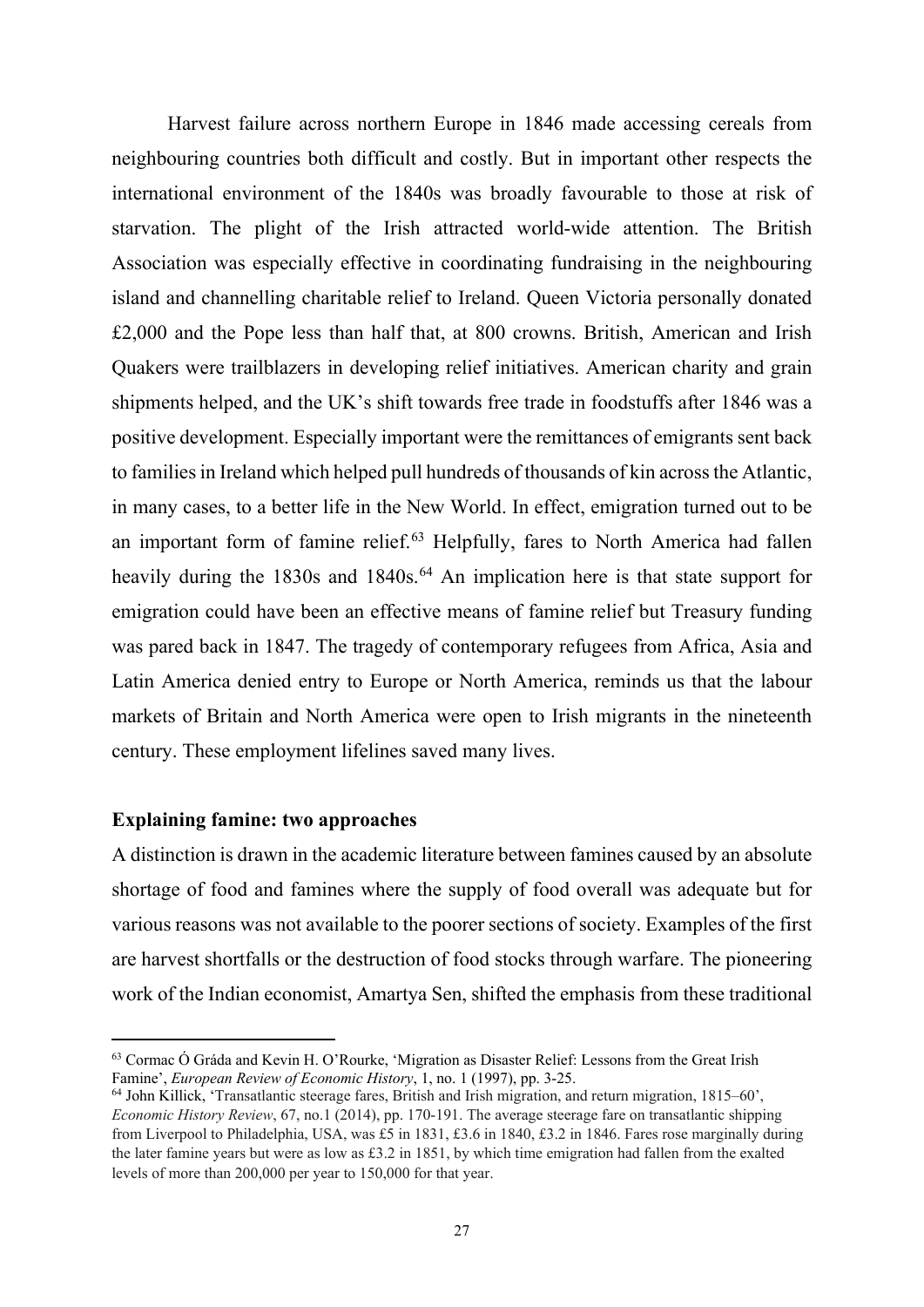explanations of famine to an alternative possibility: the poor might starve, not because of an absolute shortage of food ('food availability decline') but because the poor no longer had the resources to acquire food.<sup>[65](#page-28-0)</sup> In the jargon, this is referred to as a 'failure' of entitlements.' Thus, hunger might ensue because wages or incomes were no longer capable of purchasing a sufficiency of food in the context of rising food prices and a constant or falling money income. An increase in unemployment or underemployment could give rise to a similar effect. Other entitlements that might ensure survival such as welfare provision by local or national authorities might or might not exist.

Does Sen's perspective cast much light on the Irish experience? Contrary to Sen's hypothesis, we can say without hesitation that there was an absolute shortage of food in the autumn, winter, and early spring of 1846-47, such was the extent of self-provisioning, dependence on the potato crop and the scale of its destruction.<sup>[66](#page-28-1)</sup> The country could just about cope with the failure of the preceding harvest year from its own resources. Later, from mid-1847, given the volume of American grain imports, it is more difficult to speak of an absolute shortage of foodstuffs (Table 1.1). In 1847, for instance, grain imports dwarfed grain exports. As is well-known, ships were leaving Irish ports laden with food and other produce, destined mainly for the neighbouring island. But coming in the opposite direction into Irish ports were much larger volumes of shipping and cargoes of grain. So, the likelihood is there was no absolute shortage of food during the later years of the Famine (nor in the opening year). Sen's insights reenter the picture but with a time lag. After 1847 the problem was two-fold: unequal access to food and raging disease epidemics, with the latter delivering the fatal blow to malnourished and debilitated victims.

<span id="page-28-0"></span><sup>65</sup> Amartya K. Sen, *Poverty and Famine: An Essay on Entitlement and Deprivation* (Oxford, 1981).

<span id="page-28-1"></span><sup>66</sup> Cormac Ó Gráda, *Black '47 and Beyond: The Great Irish Famine in History, Economy, and Memory* (Princeton, 1999), p. 83.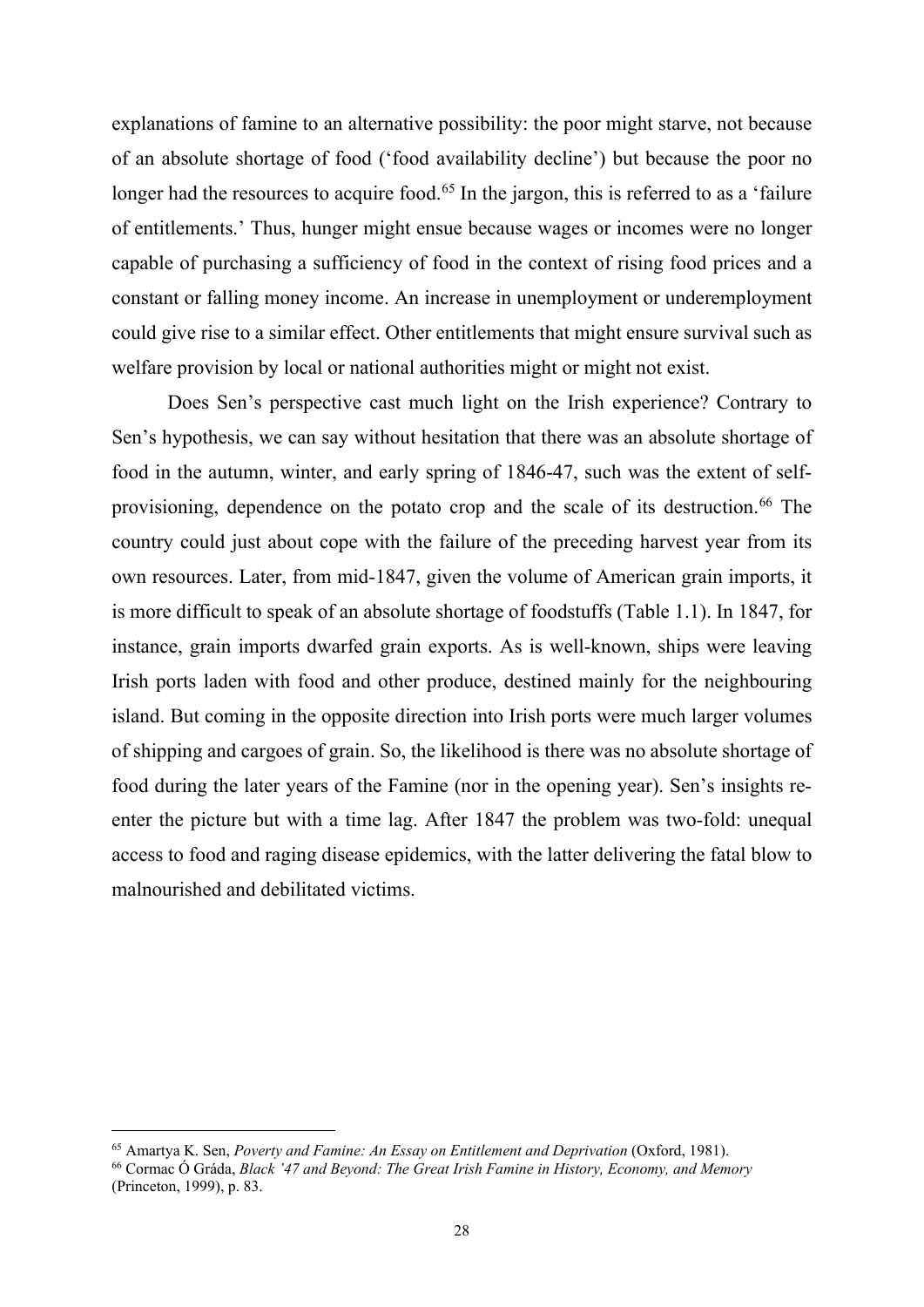|      | <b>Exports</b> | <b>Imports</b> | <b>Surplus/Deficit</b> | <b>Maize</b><br><b>Imports</b> |
|------|----------------|----------------|------------------------|--------------------------------|
| 1844 | 424            | 30             | $+394$                 |                                |
| 1845 | 513            | 28             | $+485$                 |                                |
| 1846 | 284            | 197            | $+87$                  | 122                            |
| 1847 | 146            | 889            | $-743$                 | 632                            |
| 1848 | 314            | 439            | $-125$                 | 306                            |

Table 1.3: Irish Grain Exports and Imports, 1844-48 ('000 tons of grain equivalent)

**Source**: P.M.A. Bourke, 'The Irish Grain Trade, 1839-48', *Irish Historical Studies,* 20, no. 78 (September 1976), p. 168.

Clearly there is something to be said for Sen's framework, but it does require *international* grain supplies to be brought into the picture (Table 1.3). If speaking of *domestic* food production, however, there is no doubt there was a deficit in food availability during most of the famine years.<sup>[67](#page-29-0)</sup> In view of the fact that the rural poor were normally self-provisioning – growing food for their own consumption and relying heavily on the devastated potato crop – that is what really counts. Viewing the calamity through the prism of social class or geographical region brings the harsh realities more clearly into focus. Food availability, or rather its opposite, afflicted the rural poor more acutely and for longer periods than society as a whole. In other words, an aggregate approach that focuses on national per capita figures on food stocks, and includes imports, fails to tell the relevant story. It might be added, the poorer, less accessible western and southern districts of the island, where self-provisioning had long been the norm, suffered longer intervals of absolute food shortage than other regions.

Compounding the problem, there was no legal entitlement to support under the Irish poor-law system. Once the workhouses were full or over-full, the doors could be shut and relief refused.[68](#page-29-1) Depending on the resources of the union and the sentiments of the poor-law guardians who administered the system, there might be recourse to

<span id="page-29-0"></span><sup>67</sup> Solar, 'No Ordinary Subsistence Crisis', pp. 123. Solar finds a deficiency in calories for the whole period 1846-50, even allowing for grain imports. The case is a tight one. If population decline and animal foodstuffs are taken into account, the gap or deficit would likely disappear. But placing all farm animals into any food

<span id="page-29-1"></span><sup>&</sup>lt;sup>68</sup> Michelle O'Mahony, *Famine in Cork City: Famine Life at Cork Union Workhouse* (Cork, 2005), pp. 47-58; William J. Smyth, 'Classify, Confine, Discipline and Punish – the Roscrea Union: A Microgeography of the Workhouse System during the Famine' in John Crowley, William J. Smyth and Mike Murphy, eds., *Atlas of the Great Irish Famine, 1845-52* (Cork, 2012), pp. 135-39.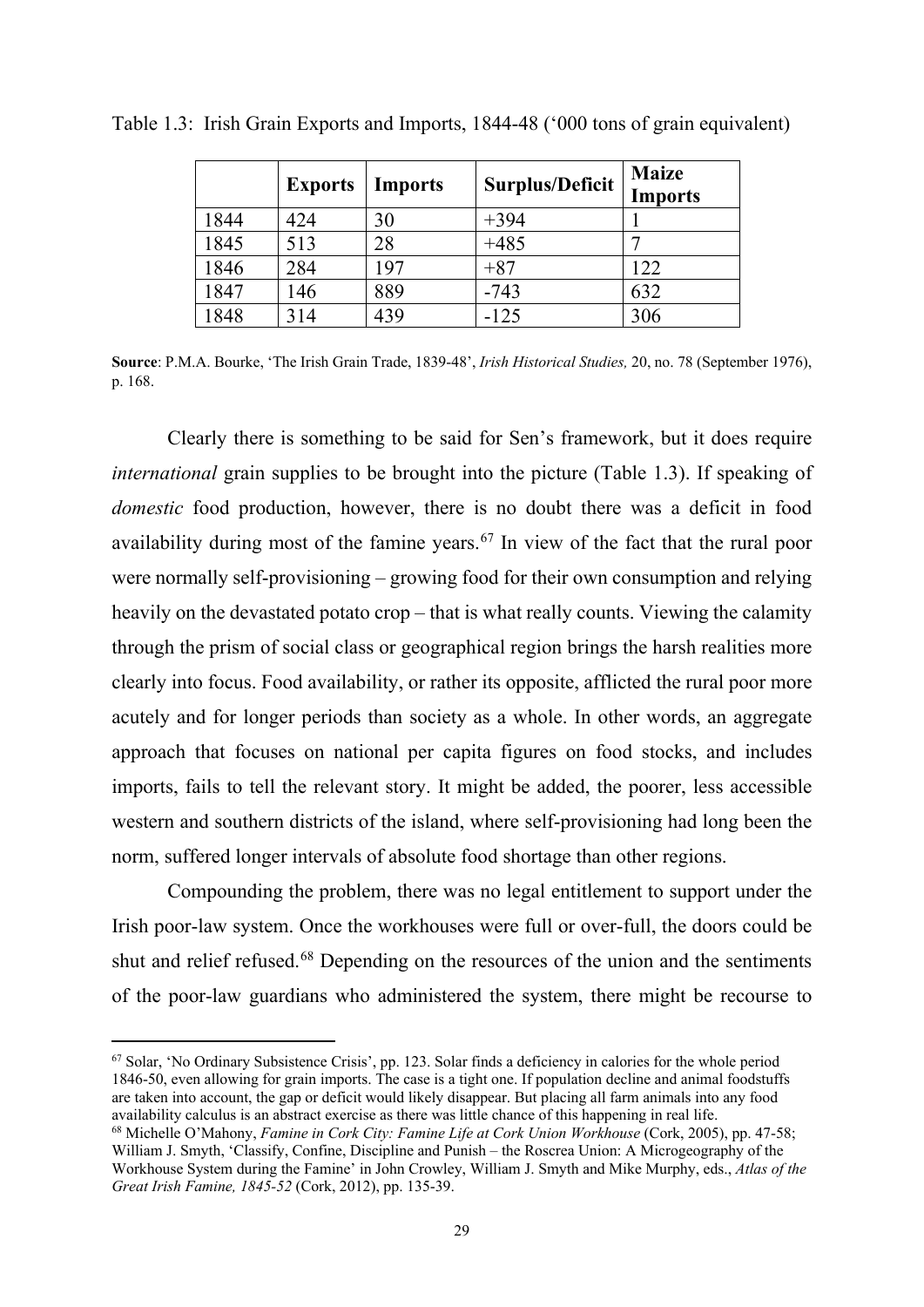giving relief outside the workhouse, as indeed happened in some unions. However, rate payers tended to resist this. The poorer unions in the west and south struggled and many went bankrupt. The consequences were calamitous for those lacking either food or the money necessary to purchase food. At the level of the destitute household, typically a nuclear family, the two explanatory sketches introduced earlier prove to be salient. But in the end, in terms of understanding the Irish famine of the 1840s, it is the food availability deficit that is the more illuminating of the two approaches.

Finally, there are the age and gender dimensions. As might be expected, the very young and the very old were especially vulnerable.<sup>[69](#page-30-0)</sup> It is not obvious at first sight whether males or females might suffer disproportionately. The outcome depended on conditions of work, intra-household bargaining and physiology. Exposure to hard work and the elements on public works schemes, for instance, disadvantaged men (see Table 1.1). On the other hand, breadwinners might be expected to receive larger portions of food. In any case, the differences in outcomes turn out to be slight. Excess mortality was marginally lower for Irish women, which is in line with findings from other famines.<sup>[70](#page-30-1)</sup>

### **Failures**

Hallowed as are the rights of property, those of life are still more sacred … Catholic Prelates of Ireland, October 1847 [71](#page-30-2)

There were different levels of failure during the Great Famine, though these are clearer in retrospect. The Whig administration persisted with the energy-sapping public works schemes for too long. Direct feeding of the poor and the destitute might have been initiated earlier and maintained for longer. State-assisted emigration might have been implemented on a large scale, though limits to shipping space need to be borne in mind. A short-lived prohibition on cereal exports between the harvest of 1846 and the spring of 1847 (by which time massive American grain imports were reaching Ireland),

<span id="page-30-0"></span><sup>69</sup> 'Introduction' by Christine Kinealy, Jason King, Gerard Moran eds., *Children and the Great Hunger in* 

<span id="page-30-1"></span><sup>&</sup>lt;sup>70</sup> Jonathan Healey, 'Famine and the Female Mortality Advantage: Sex, Gender and Mortality in Northwest England, c. 1590-1630', *Continuity and Change*, 30, no. 2 (2015), 153-92, and the studies cited therein.

<span id="page-30-2"></span><sup>71</sup> *Battersby's Registry,* p. 239.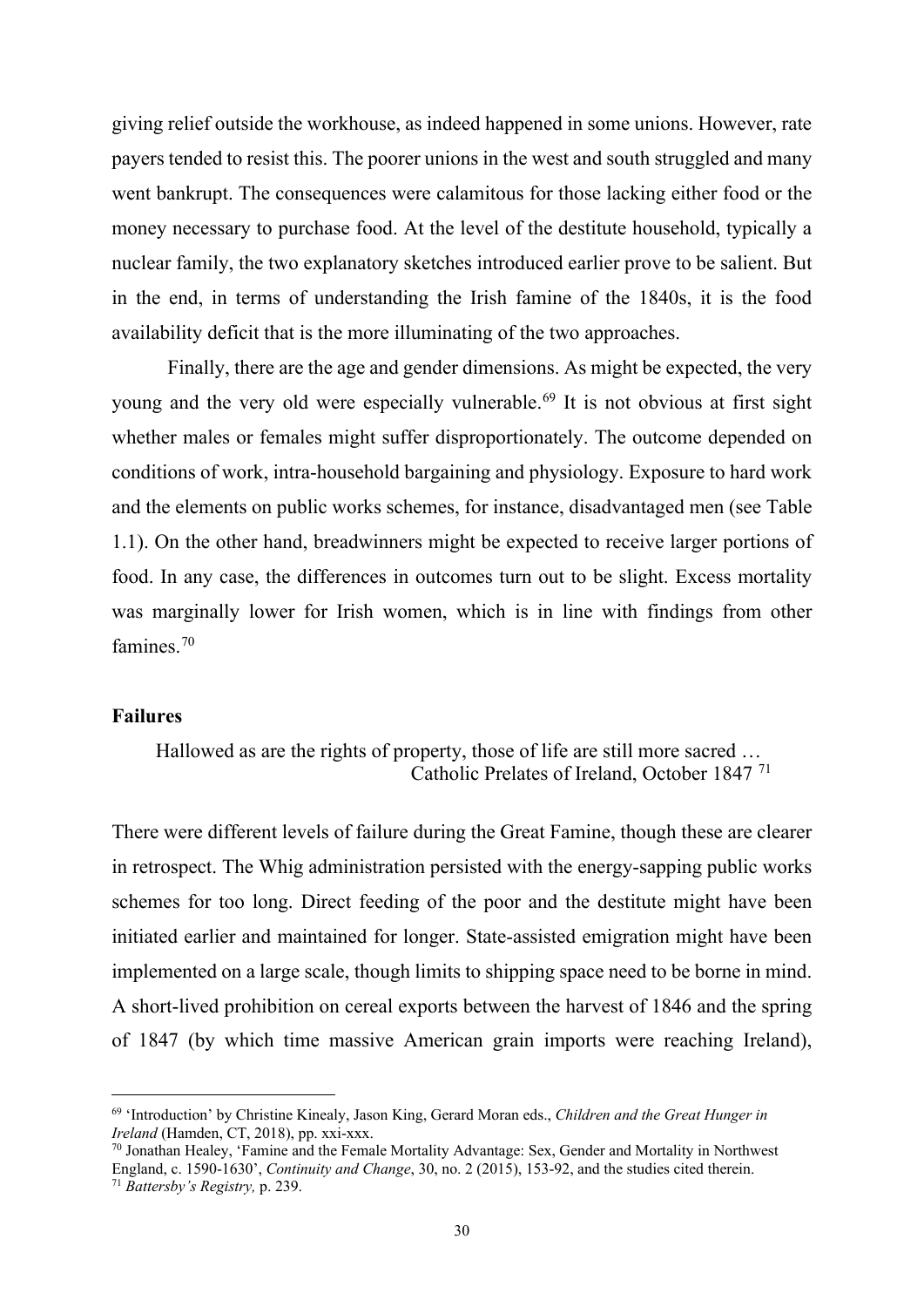probably would have helped.[72](#page-31-0) An outright ban on grain and other food exports from Ireland, however, would have been counterproductive.

This is a much-misunderstood point. A ban would have damaged the livelihoods of hundreds of thousands of tenant farmers who produced marketable surpluses; it would have reduced their ability to pay rates to finance the poor-law system; and it would have aggravated social tensions between the landless and those with some stake in the land. Still, the sight of carts laden with grain leaving famine districts, sometimes under military or police escort, or of ships departing the Irish ports with grain, butter and livestock on board, naturally excited popular anger. And such images would later be fashioned into potent ideological weapons in the cause of Irish separatism.<sup>[73](#page-31-1)</sup> But in welfare terms and viewed nationally, there was net benefit in exporting high-value foods and importing a low-cost American substitute food.

There was failure at the level of politics. The Tory government led by Sir Robert Peel performed well during the first year of scarcity, using well-established measures to handle the usual kind of Irish subsistence crisis. The trouble, as Peter Solar emphasises, this was 'no ordinary subsistence crisis'. The second and subsequent years of famine were presided over by Lord John Russell and the Whigs, generally with the support of the Peelites in parliament. There was government failure through bureaucratic rigidities, inappropriate relief measures, and an abdication of centralgovernment responsibility when it transferred the burden of famine relief onto local authorities. Its failure to curb evictions, though it made some efforts to do so, was also destructive of lives and livelihoods.<sup>[74](#page-31-2)</sup> Evictions and emigration reassured some moralising government officials that here was an opportunity to reconstruct a backward and unsustainable agrarian economy along modern lines.[75](#page-31-3) This made sense in the longer term but not in the midst of a crisis. Most of all there was little learning. Policies were if anything worse during the second half of the Famine. An indication is the large (excess) mortality still being recorded as late as 1849.

<span id="page-31-0"></span><sup>&</sup>lt;sup>72</sup> As argued by Bourke, 'Irish Grain Trade', pp. 165-6.<br><sup>73</sup> John Mitchel, *The Last Conquest of Ireland (Perhaps)* (Dublin, 1873).

<span id="page-31-3"></span><span id="page-31-2"></span><span id="page-31-1"></span><sup>&</sup>lt;sup>74</sup> Gray, *Famine, Land and Politics*, pp. 191-4.<br><sup>75</sup> See the discussion in Delaney, *The Curse of Reason*, pp. 227-33.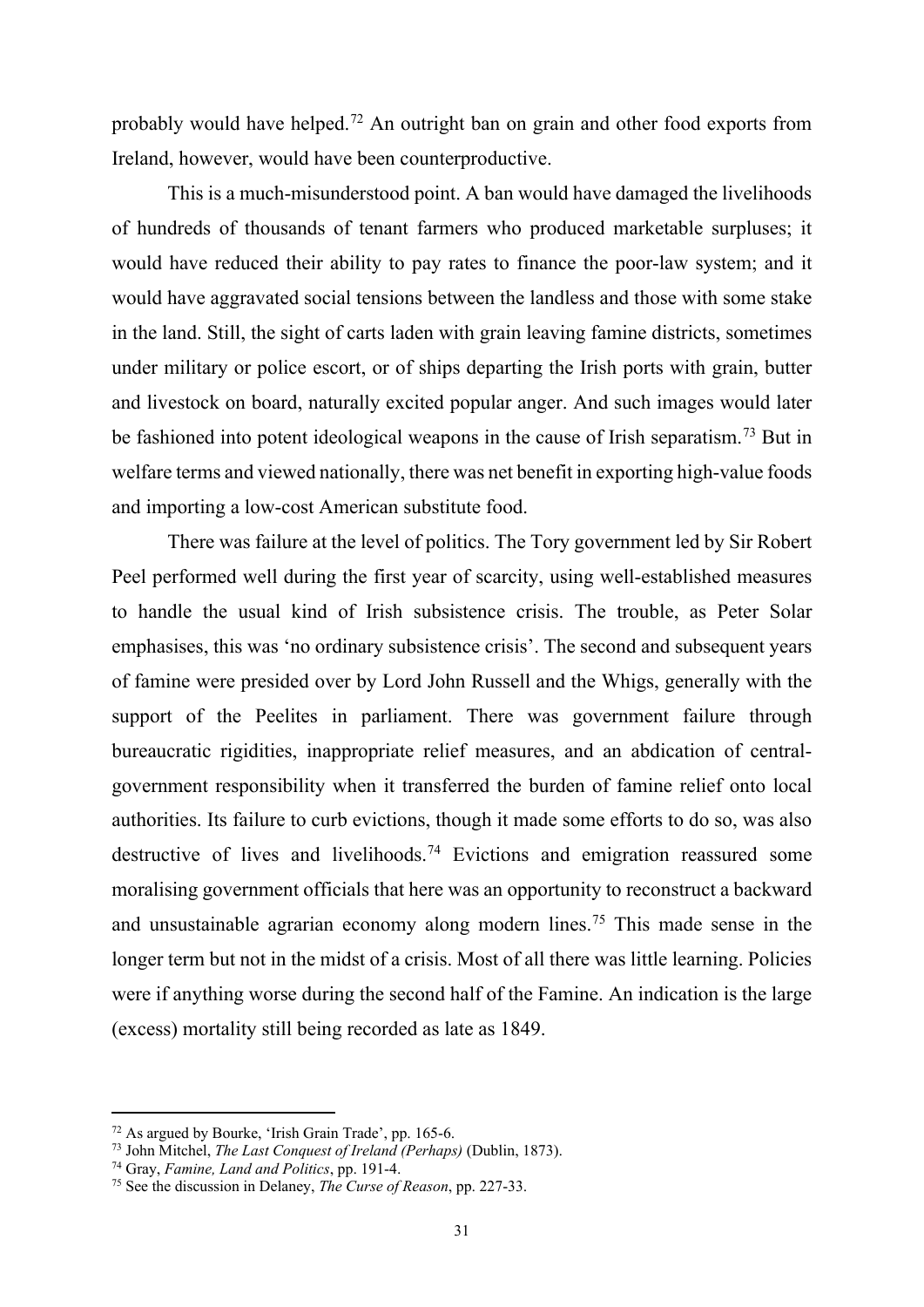Ireland's political representatives, including the O'Connellite Repeal party, didn't have a 'good famine' either.<sup>[76](#page-32-0)</sup> Beating the drum of repeal in the face of an existential threat was of doubtful value to a starving Mayo peasant and served to weaken British sympathy both inside and outside of parliament. The Repeal party contained 34 of the 105 Irish MPs at Westminster in 1847 and thus could have been a significant force in a deeply divided parliament.<sup>[77](#page-32-1)</sup> It supported, albeit reluctantly, the switch in policy to reliance on the poor-law. It was an Irish MP, William Gregory, with the support of most Irish MPs at Westminster, who introduced the infamous Gregory clause, that is, anyone with more than a quarter acre of land had to surrender land above that limit in order to qualify for relief from the local poor-law guardians. In this way, hundreds of thousands were separated from their cabins and potato patches, some voluntarily, others under pressure or forcibly evicted. The gesture of rebellion by Young Irelanders in 1848 – little more than a skirmish at the Widow McCormack's cottage in Ballingarry, County Tipperary – was ill-judged and only served to alienate British public opinion.

The most difficult question of all is whether Irish society failed. Some landlords actively helped, others remained indifferent, some took advantage of the crisis to rid themselves of unwanted tenants. We do not know the proportions in each category. The role of the Irish middle classes, Catholic and Protestant, is even more opaque, though the current understanding is not particularly favourable.<sup>[78](#page-32-2)</sup> We might remember, though, that the middle-class strata of society were especially thin in the worst affected, western districts of the country. Often it might only be the priest or parson, hence the importance of their testimonies.

Pre-famine peasant society had a strong ethic of sharing which was congruent with survival strategies, religious values, and superstitious beliefs.<sup>[79](#page-32-3)</sup> But prolonged hunger ripped apart traditional norms. Irish folklore speaks of instances of exemplary

<span id="page-32-0"></span><sup>76</sup> Mary E. Daly, *The Famine in Ireland* (Dundalk, 1994), p. 115.

<span id="page-32-1"></span><sup>&</sup>lt;sup>77</sup> The complete Irish representation after the 1847 general elections was 34 Repealers (up from 18 in 1841), 2 Confederates, 29 Liberals and 40 Conservatives. See Brian Walker, 'Politicians, Elections and Catastrophe: The General Election of 1847, *Irish Political Studies*, 22, no. 1 (2007), p. 31.

<span id="page-32-2"></span><sup>78</sup> Enda Delaney, '"There but the for the Grace of God go I": Middle-Class Catholic Responses to Ireland's Great Famine', *English Historical Review*, 135, no. 577 (2020), pp. 1433-1460.

<span id="page-32-3"></span><sup>79</sup> Niall Ó Ciosáin, *Ireland in Official Print Culture, 18001850: A New Reading of the Poor Inquiry* (Oxford, 2014), pp. 82-90.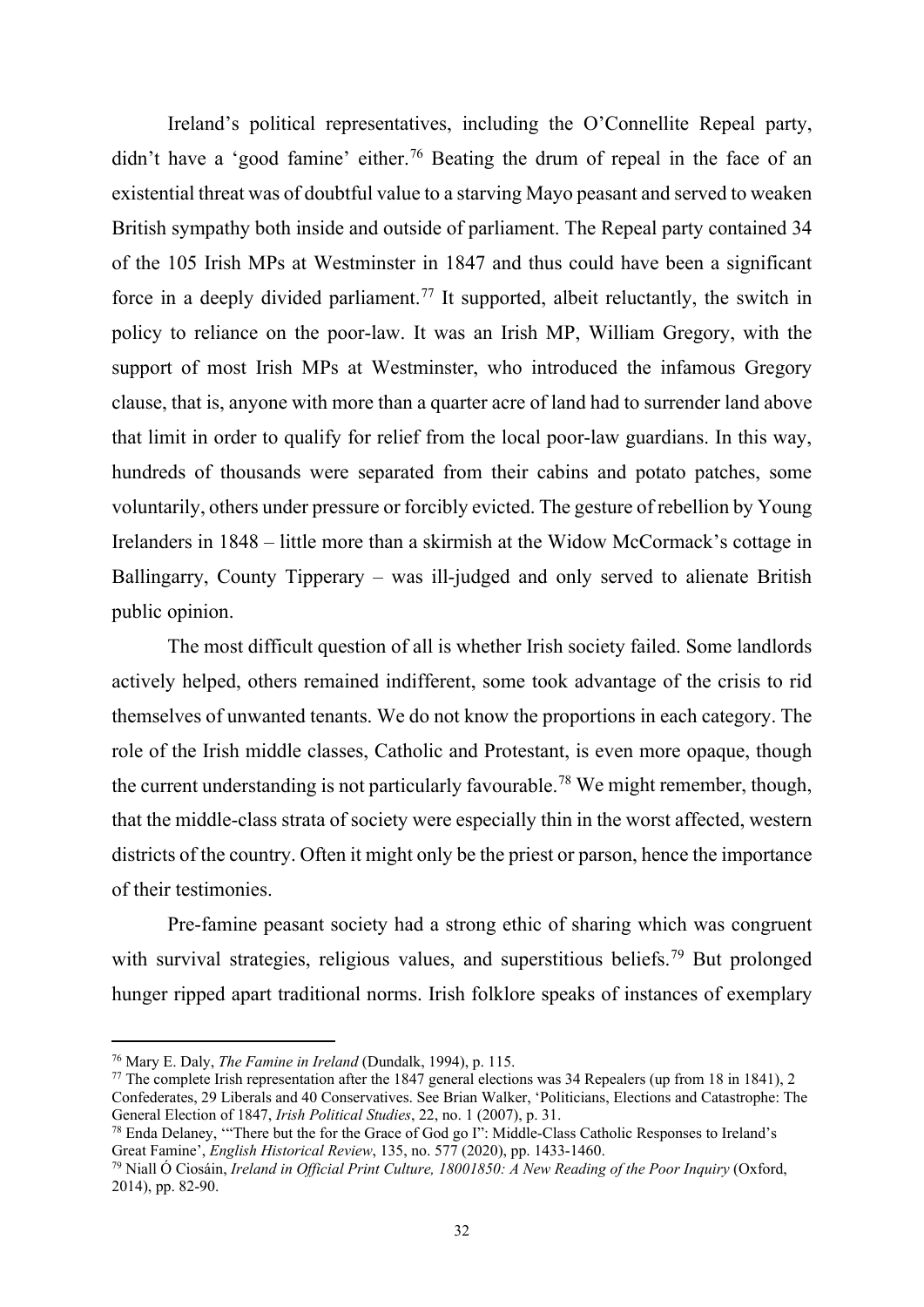charity during the Famine, but these accounts are often wrapped in miraculous clothing, thereby raising the suspicion that they were less common than supposed. $80$  The social divide between farmers and labourers almost certainly widened. Some tenant farmers shot, assaulted or prosecuted food-stealing labourers. The land holdings of cottiers and labourers were amalgamated into larger farms, their occupiers driven to the workhouse, the grave or beyond the seas. Corpses lay by the roadside or in cabins, as neighbours passed by. Even within families there were individual acts of savagery and abandonment. Famine conditions gave rise to abnormal times and, unsurprisingly, abnormal behaviour. Unlike famines in some other countries or in earlier Irish history, reports of cannibalism were rare.<sup>[81](#page-33-1)</sup> As the threat of starvation drew closer, feelings of empathy narrowed to the family and kindred. Instances of family cruelty notwithstanding, the norm was shared suffering and kin solidarity. One of the astonishing achievements of the Famine generation was financing mass emigration. In excess of one million were helped overseas by family and extended family in Ireland, Britain and North America. Though not recorded in any systematic way, it is clear that family and kin networks undertook large sacrifices to save lives. Unlike so many other agencies, the Irish family, by and large, did not fail.

The historical record indicates that in the region of one million died. It is an appalling death toll. Another million looked for refuge outside of Ireland. We are reminded also, even with a calamity as devastating as the Irish Famine, that the degree of destitution varied, socially, geographically and by religious congregation and denomination. In those respects it mirrored famines elsewhere in the world. Against a backdrop of absolute food shortages, as emphasised here, famine mortality could have been much higher. That it was not owes much to the relief measures, however inadequate relative to need, implemented by the British government and local authorities in Ireland, and supplemented by charitable and private initiative. Many contemporary observers would have found it hard to grasp the reality of 'lives saved' as well as acknowledging the more visible 'lives lost'. Overwhelmed by the misery

<span id="page-33-0"></span><sup>80</sup> Cathal Póirtéir, 'Folk Memory and the Famine' in Póirtéir ed. *The Irish Famine*, pp. 219-231.

<span id="page-33-1"></span><sup>81</sup> Cormac Ó Gráda, *Eating People is Wrong, and Other Essays on Famine, Its Past, and its Future* (Princeton, 2015), pp. 30-37. But, as he warns, these silences may not necessarily reflect the actuality.